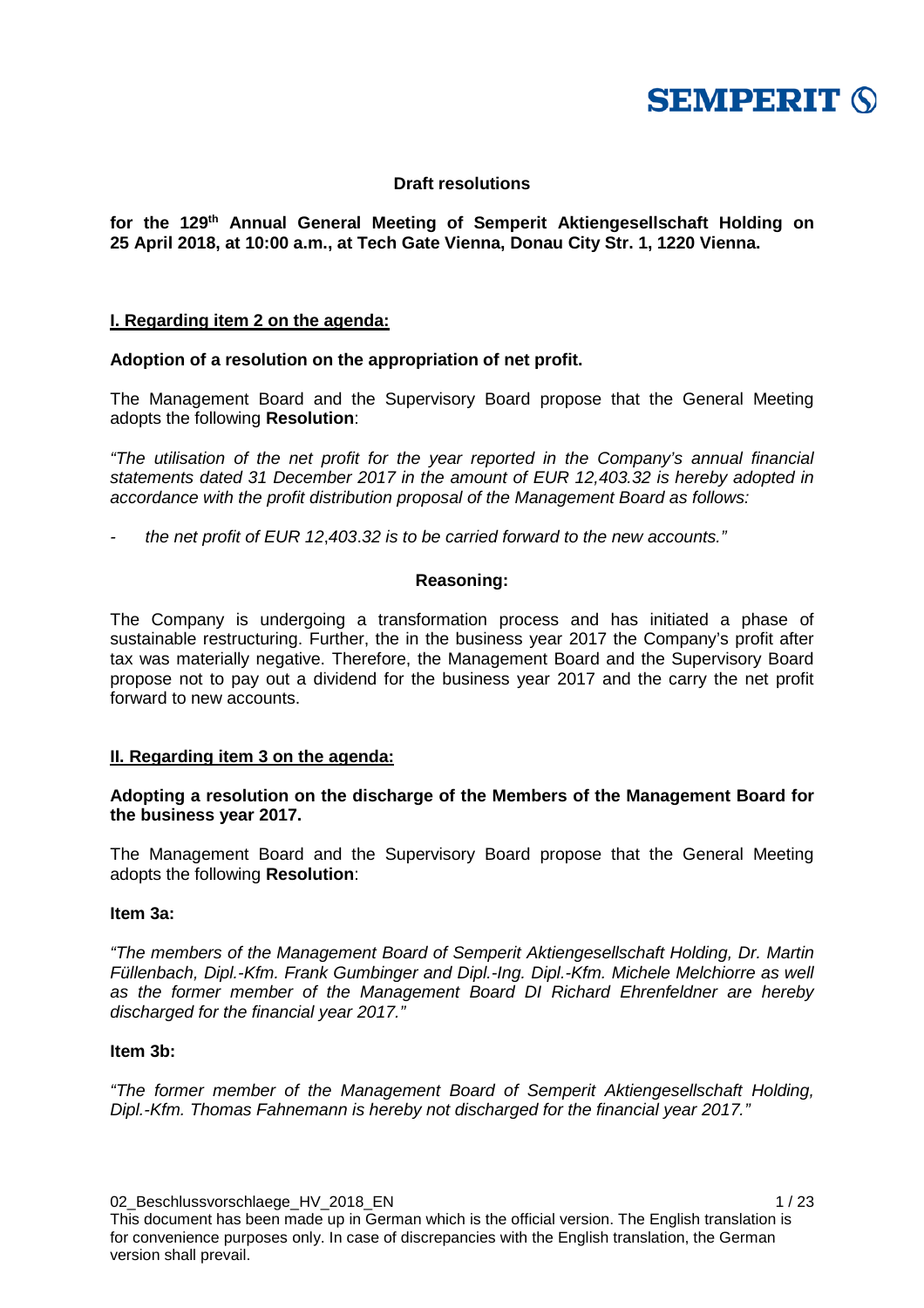

## **III. Regarding item 4 on the agenda:**

**Resolution on the discharge of the members of the Supervisory Board for the financial year 2017.**

The Management Board and the Supervisory Board propose that the General Meeting adopts the following **Resolution**:

*"The members of the Supervisory Board of Semperit Aktiengesellschaft Holding having been appointed in the financial year 2017 are hereby discharged for the financial year 2017."*

## **IV. Regarding item 5 on the agenda:**

**Appointment of an auditor to audit the annual financial statements and the consolidated financial statements for the financial year 2018.**

In line with the Audit Committee's recommendation the Supervisory Board proposes that the General Meeting adopts the following **Resolution**:

*"Ernst & Young Wirtschaftsprüfungsgesellschaft m.b.H. (FN 267030 t) is hereby appointed to audit the Company's annual financial statements and consolidated financial statements for the financial year 2018."*

### **V. Regarding item 6 on the agenda:**

### **Election of members to the Supervisory Board**

The Nomination Committee proposes that the Annual General Meeting adopts the following **Resolutions**:

- *1. Dr. Christoph Kollatz, born on 9 December 1960, is hereby elected to the Supervisory Board of Semperit Aktiengesellschaft Holding effective from the conclusion of the General Meeting on 25 April 2018 for the residual term of Dr. Veit Sorger, thus until the conclusion of the General Meeting resolving upon the discharge for the financial year 2018."*
- *2. Dr. Felix Fremerey, born on 29 January 1961, is hereby elected to the Supervisory Board of Semperit Aktiengesellschaft Holding effective from the conclusion of the General Meeting on 25 April 2018 for the residual term of Dr. Felix Strohbichler, thus until the conclusion of the General Meeting resolving upon the discharge for the financial year 2018."*
- *3. Mag. Christoph Trentini, born on 18 June 1968, is hereby elected to the Supervisory Board of Semperit Aktiengesellschaft Holding effective from the conclusion of the General Meeting on 25 April 2018 for the residual term of Mag. Patrick Prügger, thus until the conclusion of the General Meeting resolving upon the discharge for the financial year 2020."*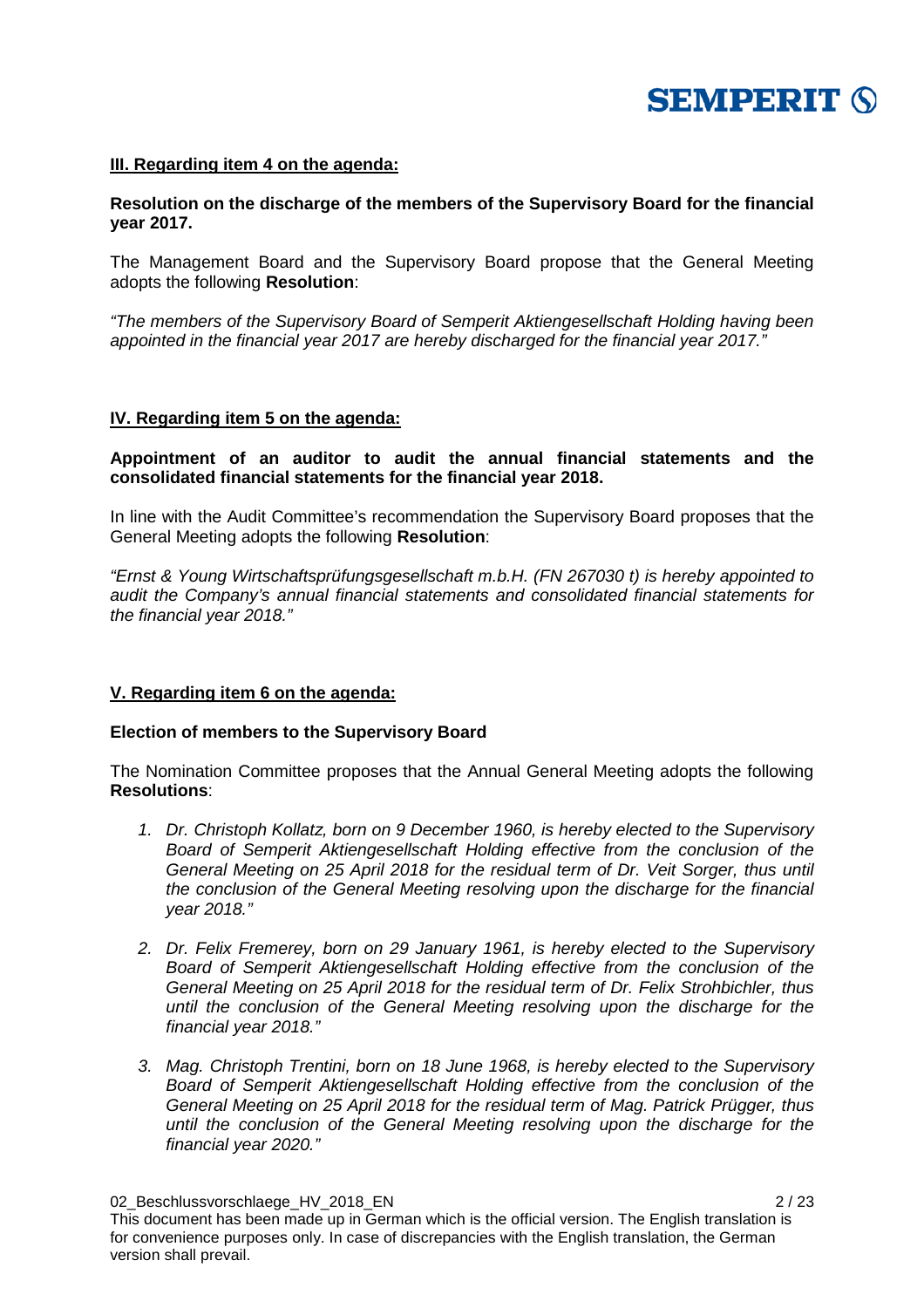

- *4. Dr. Walter Koppensteiner, born on 15 February 1959, is hereby elected to the Supervisory Board of Semperit Aktiengesellschaft Holding effective from the conclusion of the General Meeting on 25 April 2018 until the conclusion of the General Meeting resolving upon the discharge for the financial year 2022."*
- *5. Dr. Klaus Erkes, born on 9 June 1958, is hereby elected to the Supervisory Board of Semperit Aktiengesellschaft Holding effective from the conclusion of the General Meeting on 25 April 2018 until the conclusion of the General Meeting resolving upon the discharge for the financial year 2022."*

### **Reasoning**

Pursuant to Article 10 para 2 of the Company's Articles of Incorporation, at least one fifth of the members of the Supervisory Board to be elected by the General Meeting shall retire from office each year upon completion of the Annual General Meeting. Is the number of Supervisory Board members higher than five, but not divisible by five, the next higher number divisible by five and the next lower number divisible by five shall be applied alternately; is the number of Supervisory Board members lower than five, the number five shall be applied only each second year. The Supervisory Board members to retire are determined as follows: firstly, those members of the Supervisory Board whose term expires shall retire. If thereby the fractional amount calculated as above is not reached, then such members of the Supervisory Board shall retire whose term of office has been the longest; If this is the case for more than two members of the Supervisory Board, then the lot has to decide on it. The lot also has to decide in such cases if pursuant to the foregoing the members of the Supervisory Board to be retiring from office have not been determined yet. Retired members of the Supervisory Board can be reelected immediately.

- 1. Upon completion of the shareholders' meeting dated 25 April 2018, Dr. Veit Sorger retires at his own request.
- 2. Upon completion of the shareholders' meeting dated 25 April 2018, Dr. Felix Strohbichler retires at his own request.
- 3. Upon completion of the shareholders' meeting dated 25 April 2018, Mag. Patrick Prügger retires at his own request.
- 4. Upon completion of the shareholders' meeting dated 25 April 2018, Dr. Walter Koppensteiner retires in accordance with Article 10 para 2 of the Company's Articles of Incorporation.
- 5. Upon completion of the shareholders' meeting dated 25 April 2018, Dr. Klaus Erkes retires in accordance with Article 10 para 2 of the Company's Articles of Incorporation.

In order to maintain the status of eight elected members of the Supervisory Board (capital representatives), five members must be elected to the Supervisory Board on the upcoming shareholders' meeting. The Nomination Committee therefore nominates,

- 1. Dr. Christoph Kollatz on the mandate of Dr. Veit Sorger for election to the Supervisory Board for a period that runs from the end of the upcoming shareholders' meeting for the remaining term of Dr. Veit Sorger's mandate until the end of the shareholders' meeting that will decide on the discharge of the members of the Supervisory Board with regard to business year 2018*.*
- 2. Dr. Felix Fremerey on the mandate of Dr. Felix Strohbichler for election to the Supervisory Board for a period that runs from the end of the upcoming shareholders' meeting for the remaining term of Dr. Felix Strohbichler until the end of the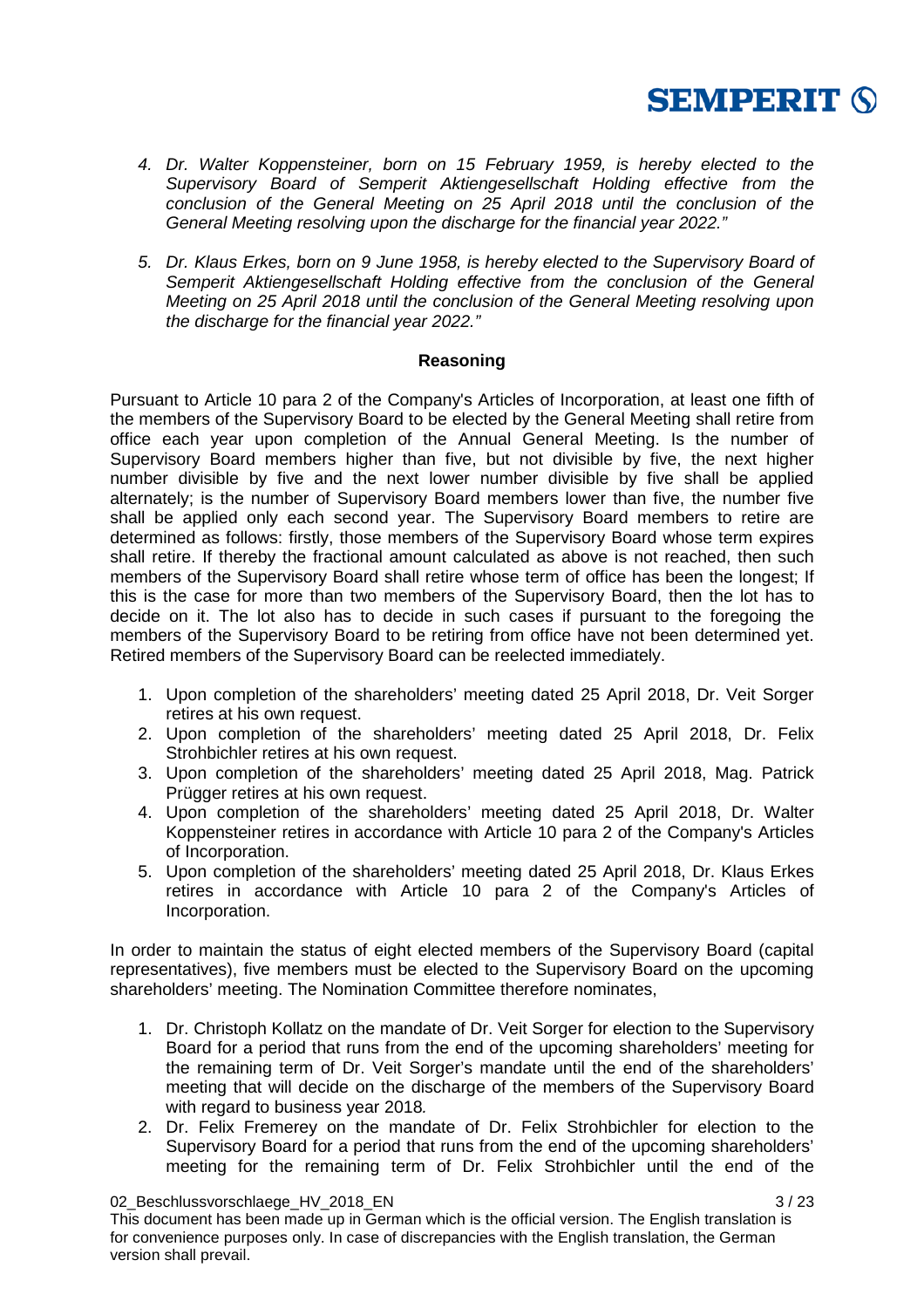

shareholders' meeting that will decide on the discharge of the members of the Supervisory Board with regard to business year 2018.

- 3. Mag. Christoph Trentini on the mandate of Mag. Patrick Prügger for election to the Supervisory Board for a period that runs from the end of the upcoming shareholders' meeting for the remaining term of Mag. Patrick Prügger until the end of the shareholders' meeting that will decide on the discharge of the members of the Supervisory Board with regard to business year 2020.
- 4. Dr. Walter Koppensteiner for re-election to the Supervisory Board for a period that runs from the end of the upcoming shareholders' meeting until the end of the shareholders' meeting that will decide on the discharge of the members of the Supervisory Board with regard to business year 2022.
- 5. Dr. Klaus Erkes for re-election to the Supervisory Board for a period that runs from the end of the upcoming shareholders' meeting until the end of the shareholders' meeting that will decide on the discharge of the members of the Supervisory Board with regard to business year 2022.

Each of the suggested candidates for the election has already presented statements within the meaning of section 87 para 2 Austrian Stock Corporation Act (AktG). Such statements are available on the company's website as well.

Pursuant to section 87 para 3 Austrian Stock Corporation Act (AktG), it is intended to resolve separately on each vacant mandate in the upcoming shareholders' meeting.

## **VI. Regarding item 7 on the agenda:**

### **Resolution on the remuneration of the Supervisory Board**

The Management and Supervisory Boards propose that the General Meeting adopts the following **Resolutions**:

*"The remuneration for the members of the Supervisory Board elected by the General Meeting for their services in the financial year 2017 is hereby set as follows:*

- *1. Basic remuneration for the members of the Supervisory Board:*
	- *a. For the Chairman of the Supervisory Board EUR 50,000.00*
	- *b. For the Deputy Chairman of the Supervisory Board EUR 35,000.00*
	- *c. For each further member of the Supervisory Board EUR 20,000.00*
- *2. Committee remuneration:*

*a. For the Chairman of the Audit Committee and the financial expert, provided said expert is not the Chairman of the Audit Committee, additionally EUR 25,000.00*

- *b. For the Chairman of the Strategy Committee, additionally EUR 20,000.00*
- *c. For the Chairman of the Special Projects Committee, additionally EUR 25,000.00*

*d. For the Chairman of the Nomination Committee and the Remuneration Committee as well as the Joint Venture Committee, additionally EUR 10.000,00*

*e. For each member of a committee, additionally EUR 5,000.00*

*3. Attendance fee:*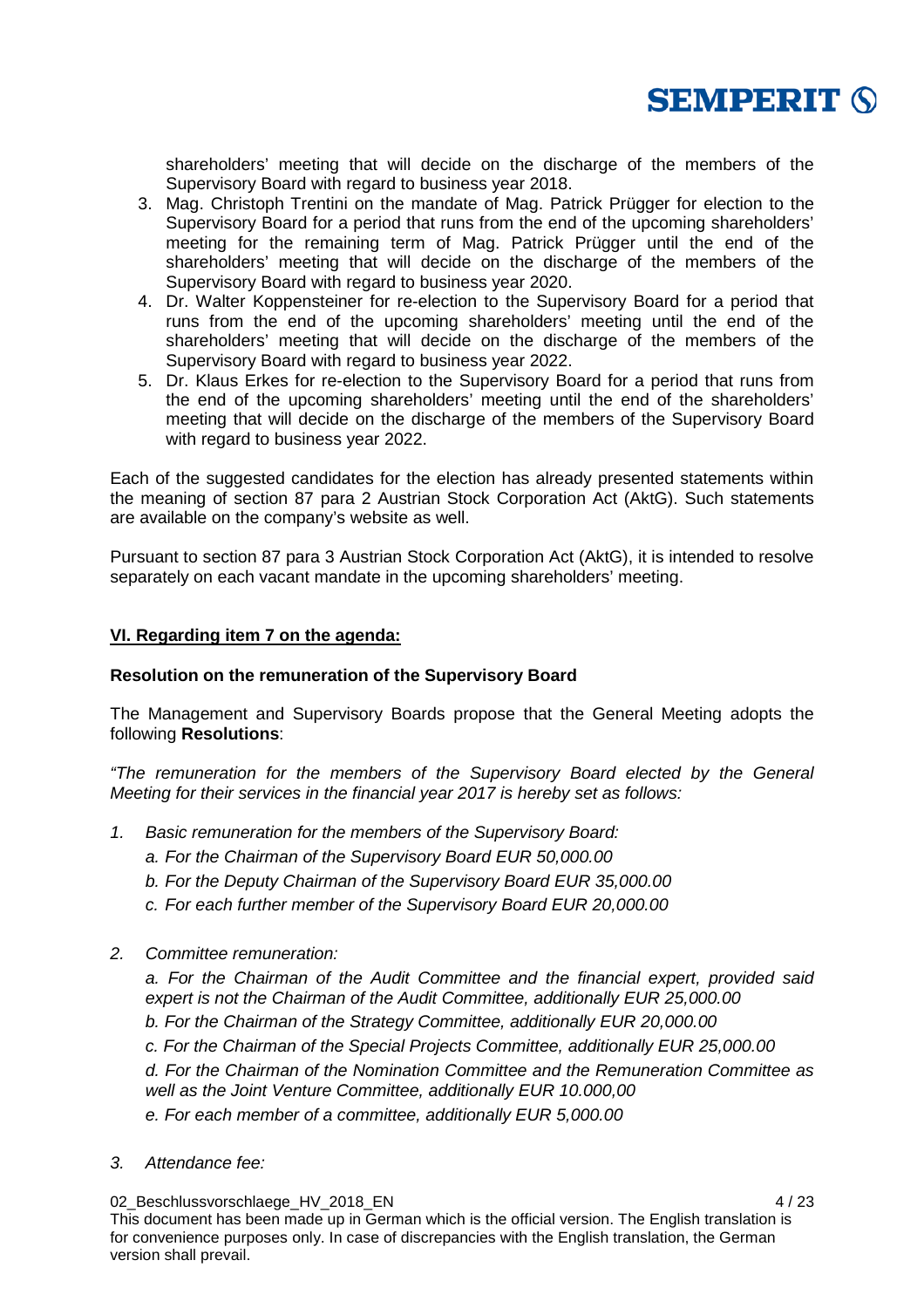

*Each member of the Supervisory Board is to receive an attendance fee of EUR 1,000.00 for each meeting of the Supervisory Board.*

*Each committee member is to receive an attendance fee of EUR 1,000.00 for each committee meeting, provided said meeting did not take place on the same day as a Supervisory Board meeting.*

*4. The basic and committee remuneration is to be paid pro rata upon joining and leaving the Supervisory Board or when changing functions."*

### **VII. Regarding item 8 on the agenda:**

**Adopting a resolution on the comprehensive amendment and revision to the Articles of Incorporation with exception as to the company objective, which will not be amended.**

The Management Board and the Supervisory Board propose that the shareholders' meeting adopts the following **Resolution:**

"*The Articles of Incorporation of Semperit Aktiengesellschaft Holding shall be substantially amended and revised with the exception of § 2 (corporate objective) and § 5a (authorized capital) and § 5b (conditional capital), which remain unchanged in terms of content, in accordance with the attached new version of the Articles of Incorporation. The attached new version of the Articles of Incorporation constitutes an integral part of this resolution."*

### **Reasoning**

The Articles of Incorporation of Semperit Aktiengesellschaft Holding are to be comprehensively revised in order to adapt them to current standards and to improve the clarity and thus the readability of the Semperit Articles of Incorporation. The revised version of the amended Articles of Incorporation is attached to this resolution as an annex.

The new version of the Articles of Association is intended, as far as legally permitted, to facilitate the communication of shareholders with Semperit Aktiengesellschaft Holding and their participation in the Annual General Meeting by allowing them to use the text form (e. g. e-mail) for the purpose of submitting proposals for shareholder resolutions or the deposit confirmations as proof of qualification as shareholder. In addition, the Management Board's existing obligations under the Austrian Stock Corporation Act (AktG) to inform the Supervisory Board are incorporated into the Articles of Incorporation and administrative requirements for Supervisory Board meetings as previously contained in the by-laws of the Supervisory Board shall be facilitated taking into account modern means of communication.

The existing provisions in § 2 (corporate objective) and § 5a and § 5b concerning the authorized capital and conditional capital with the authorization of the Management Board to exclude subscription rights in certain cases shall remain unchanged. This is due to the fact that a change of the aforementioned provisions requires the approval of a qualified majority of voting rights (75% of the nominal capital represented at the Annual General Meeting). The comprehensive amendment and revision of the Articles of Incorporation of Semperit Aktiengesellschaft Holding proposed under this agenda item merely requires the approval of a simple majority (50% of the share capital represented at the Annual General Meeting) and the resolution shall not be made more difficult by the required qualified majority of voting

#### 02 Beschlussvorschlaege HV 2018 EN 5/23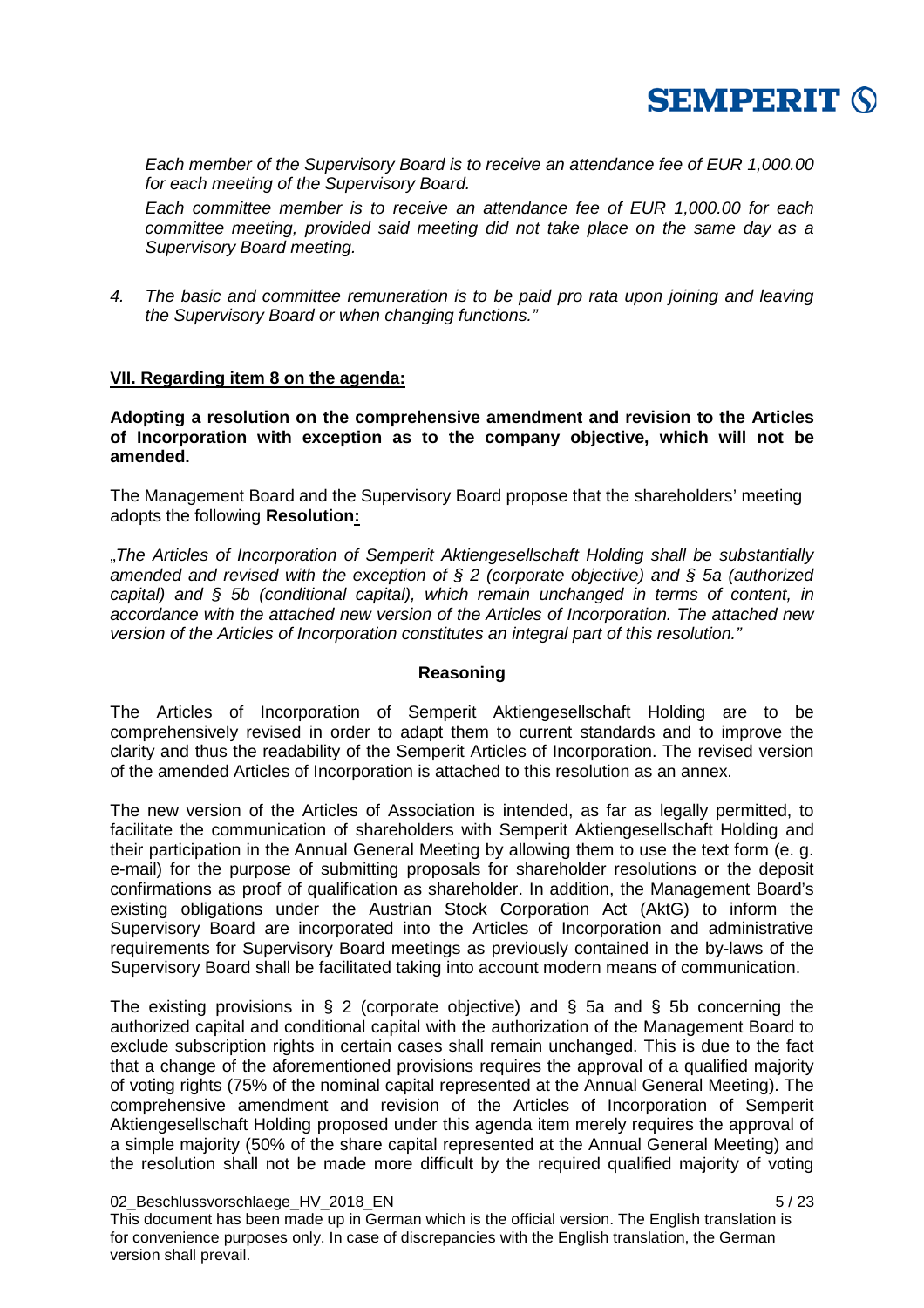

rights for the above-mentioned provisions. The amendment to §§ 5a and 5b concerning the authorized capital and the conditional capital should therefore be included in the separate agenda items 10 and 11.

### **VIII. Proposed resolution regarding agenda item 9:**

- **9a. Adopting a resolution on the further authorisation (valid up to not more than 30 months of the resolution date) of the Management Board to purchase, with the consent by the Supervisory Board, own shares of up to 10 % of the share capital pursuant to section 65 para 1 rec. 8 of the Austrian Stock Corporation Act (AktG), if necessary for the redemption of own shares, and on the determination of the repurchase terms and conditions by revocation of the corresponding authorization to purchase own shares granted by the Annual General Meeting resolution of 26 April 2016 on item 10a of the agenda.**
- **9b. Adopting a resolution on the renewed authorization of the Management Board pursuant to section 65 para 1b of the Austrian Stock Corporation Act (AktG), with the consent by the Supervisory Board, to sell the shares in a manner other than via the stock exchange or by means of a public offer and to decide on any exclusion of shareholders' right to repurchase (subscription rights) by revocation of the corresponding authorization to sell own shares granted by the Annual General Meeting resolution of 26 April 2016 on item 10b of the agenda.**

The Management Board and the Supervisory Board propose that the shareholders' meeting adopts the following **Resolutions:**

#### Item 9a of the agenda:

*"For a period of 30 (thirty) months from the day on which the resolution is passed, the Management Board shall be authorized in accordance with section 65 (sixty five) para 1 (paragraph one) rec. 8 (recital eight) and para 1a (paragraph one letter a) and 1b (one letter b) of the Austrian Stock Corporation Act (AktG) - subject to the simultaneous revocation of the relevant resolutions adopted by the Annual General Meeting on 26 April 2016 -, with the consent by the Supervisory Board, to acquire own shares of the Company, whereby the lowest consideration to be paid at the time of repurchase is 25% below the weighted average closing price of the last 20 trading days prior to the start of the respective repurchase program and the highest consideration to be paid at the time of repurchase is 25% above the weighted average closing price of the last 20 trading days prior to the start of the corresponding repurchase program, and to determine the terms and conditions of the repurchase, whereby the Management Board shall publish the Management Board's resolution and the respective repurchase program based on it, including its duration, in accordance with the statutory provisions (each). The Management Board may exercise this authorization once or several times within the limits of the legal requirements regarding the maximum number of own shares permitted, up to a total limit of 10% (ten percent) of the nominal capital. The authorization may be exercised in whole or in part or in several partial amounts and in pursuit of one or more purposes by the Company, by a subsidiary company (section 189a (one hundred eighty nine letter a) rec. 7 (recital seven) of the Austrian Commercial Code) or by third parties for the account of the Company. The acquisition can be carried out on or off-exchange in compliance with the legal requirements. Trading in own shares is excluded as the purpose of acquisition.*

02 Beschlussvorschlaege HV 2018 EN 6/23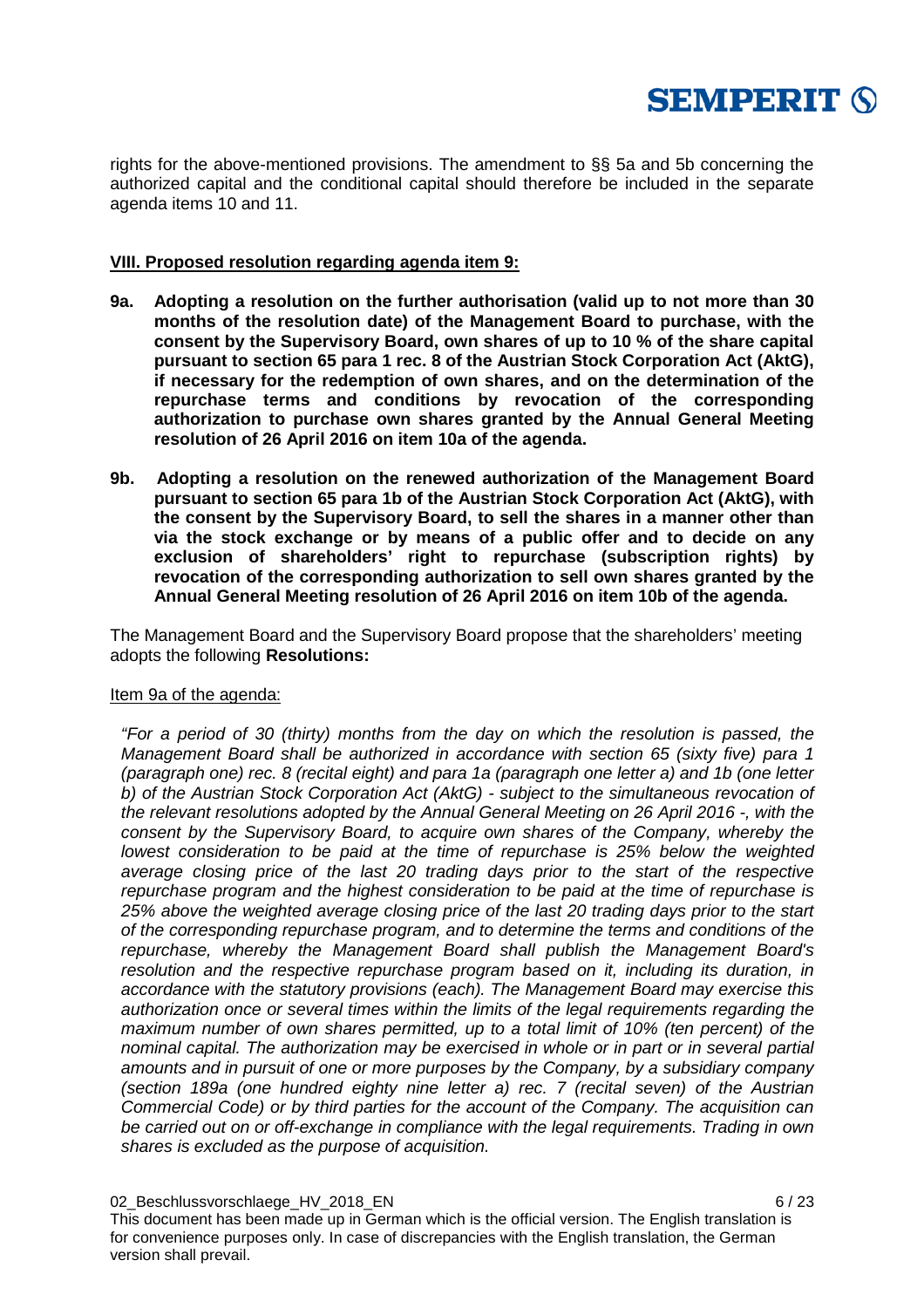

*The Management Board is authorized, with the consent by the Supervisory Board, to*  redeem or resell the acquired own shares without a further resolution of the General *Meeting and to determine the terms and conditions of sale. The authorization may be exercised in whole or in several partial amounts and in pursuit of one or more purposes by the Company, by a subsidiary company (section 189a (one hundred eighty nine letter a)*  rec. 7 (recital seven) of the Austrian Commercial Code) or by third parties for the account of *the Company.*

*The Supervisory Board is authorised to adopt any amendments to the Articles of Incorporation resulting from the redemption of shares."*

#### Item 9b of the agenda:

*"For a period of 5 (five) years from the date of the resolution - subject to the simultaneous revocation of the respective resolutions by the General Meeting of 26 April 2016 - the Management Board is authorized, with the consent by the Supervisory Board, to determine, in accordance with section 65 (sixty five) para 1b (paragraph one letter b) of the Austrian Stock Corporation Act (AktG), for the sale of own shares a legally permissible method of disposal other than via the stock exchange or a public offer and to resolve on any exclusion of the shareholders' right to repurchase (subscription right) and to determine the conditions of sale."*

### **Reasoning**

Section 65 para 1 rec. 8 of the Austrian Stock Corporation Act (AktG) enables listed stock companies, such as Semperit Aktiengesellschaft Holding, to repurchase their own shares for a neutral purpose. The resolution is intended to authorize the Management Board of Semperit Aktiengesellschaft Holding to carry out a share repurchase program with the consent of the Supervisory Board – of course, taking into account the extensive statutory disclosure requirements. With the option to implement a share repurchase program, the Company shall be enabled to react quickly and flexibly to market opportunities and, in the event of declining prices, to implement share repurchases to stabilize the share price.

The Company will also be given the opportunity to invest liquid funds in its own shares at attractive conditions.

The option provided for in the resolution to reduce the share capital by redeeming the shares is intended to increase the Company's flexibility in dealing with the shares, which may be repurchased. Redemption of the shares would lead to a reduction in the number of issued shares and thus to a higher share value of the remaining shares in Semperit Aktiengesellschaft Holding.

With regard to the proposed possible exclusion of shareholders' repurchase rights (subscription rights) in the cases mentioned in the proposed resolution, reference is made to the corresponding report of the Company's Management Board, which is expected to be available on the Company's website at [www.semperitgroup.com/ir](http://www.semperitgroup.com/ir) from 23 March 2018. This report will also be available at the Annual General Meeting.

It is pointed out that the proposed resolutions on agenda items 9a and 9b are to be voted on separately. If three resolutions in accordance with the corresponding resolution proposal are passed on agenda item 9a, these resolutions shall remain unaffected by any negative outcome of the resolution on agenda item 9b.

#### 02 Beschlussvorschlaege HV 2018 EN 7/23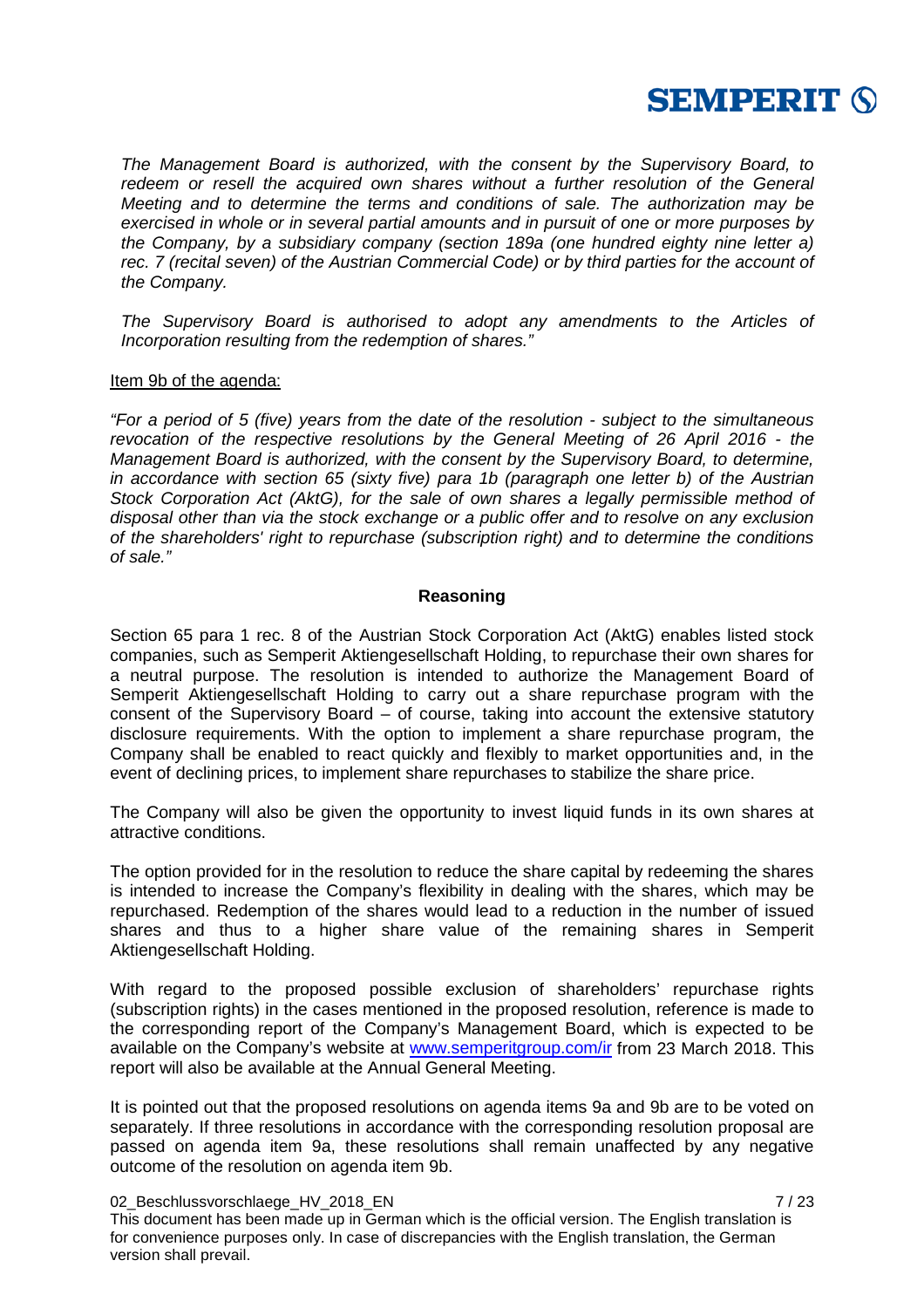

### **IX. Proposed resolution regarding agenda item 10:**

**Adopting a resolution on the creation of a new "authorized capital" while safeguarding the statutory subscription right, also within the meaning of the indirect subscription right pursuant to section 153 para 6 of the Austrian Stock Corporation Act (AktG), but also with the authorization of the Management Board to exclude subscription rights of shareholders in whole or in part with the consent by the Supervisory Board, including the possibility of issuing new shares against contributions in kind, with the cancellation of the "authorized capital" in accordance with the resolution of the Annual General Meeting of 26 April 2016 on the 8th agenda item and resolution on the corresponding amendment to article 5a of the Articles of Incorporation.**

The Management Board and the Supervisory Board propose that the shareholders' meeting adopts the following **Resolutions:**

- *1. "Resolution on the (renewed) authorization of the Management Board - with simultaneous cancellation of the relevant resolutions of the Annual General Meeting of 26 April 2016 -, with the consent by the Supervisory Board, to increase the Company's share capital within five years from the registration of the changes to the Articles of Incorporation with the Commercial Register, in one or several tranches, by up to EUR 10,679,497.23 by issuing up to EUR 10,286,716 new no-par share certificates in bearer or registered form against cash and/or payment in kind and to determine the issue price and further conditions of issue, and resolution on the authorization of the Management Board, with the consent by the Supervisory Board, to exclude the subscription rights of shareholders in the event of a capital increase from the authorized capital in whole or in part (i) if the capital increase against contributions in kind is carried out for the purpose of acquiring companies, parts of companies, operations, parts of operations, participations in companies or other assets in connection with an acquisition project, (ii) to service an over-allotment option (greenshoe) or (iii) to compensate for fractional amounts. The statutory subscription rights may be granted to shareholders in such a way that the capital increase is underwritten by a bank or a syndicate of credit institutions with the obligation to offer it to shareholders in accordance with their subscription right (indirect subscription right)."*
- *2. Resolution on the corresponding amendment of the Articles of Incorporation by the deletion of § 5a and the insertion of a new § 4 para 5:*

*(5) The Management Board is authorized, with the approval by the Supervisory Board, to increase the company's share capital by up to 10,679,497.23 by issuing up to 10,286,716 against cash and/or payment in kind within five years of the entry of the amendment to the Articles of Incorporation in the commercial register - possibly in several tranches - new no-par value bearer or registered shares and to determine the type of shares, issue price and issue conditions (authorized capital).*

*The statutory subscription right may be granted to shareholders in such a way that the capital increase is underwritten by a bank or a syndicate of credit institutions with the obligation to offer it to shareholders in accordance with their subscription right (indirect subscription right).*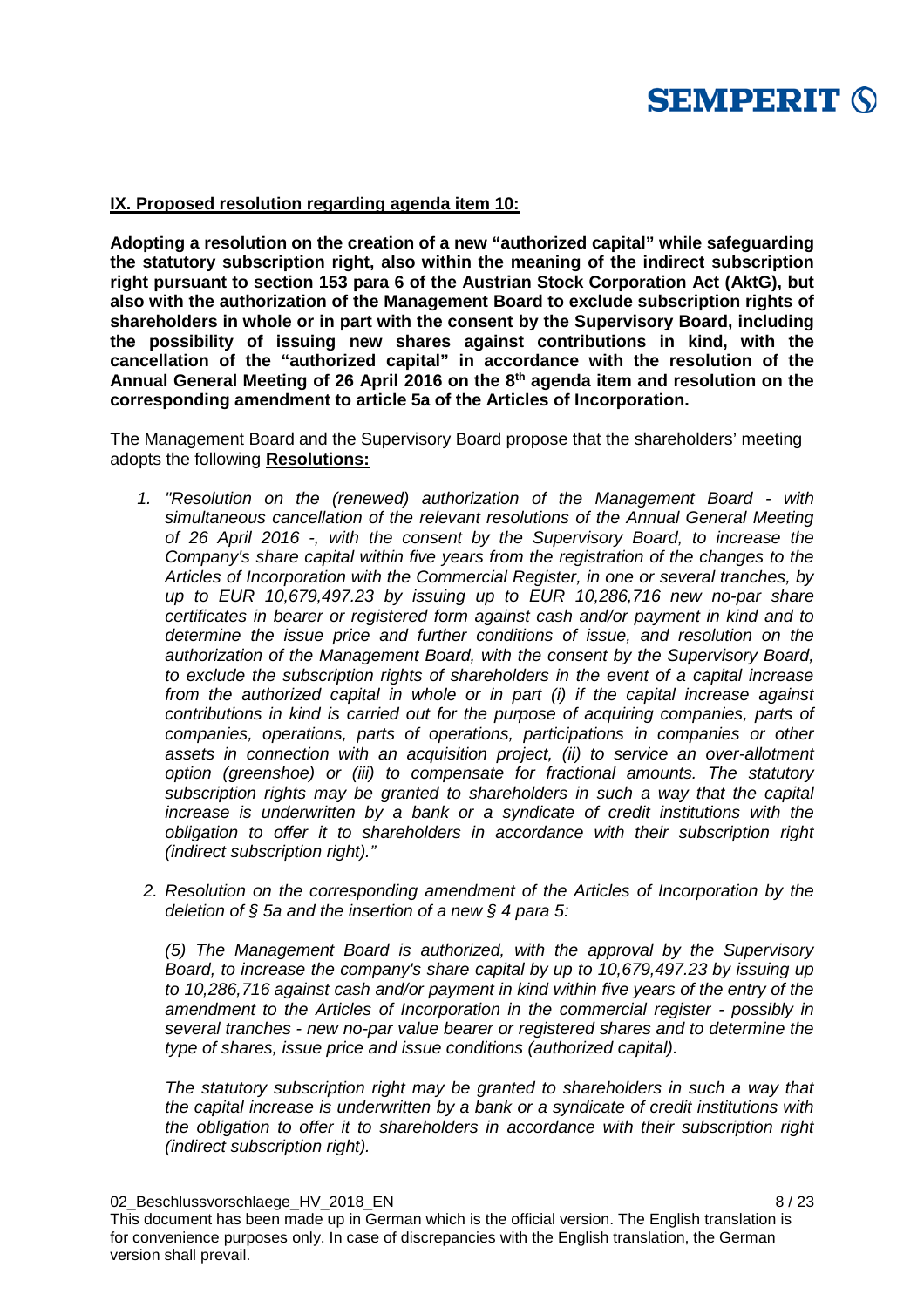

*However, the Management Board is authorized, with the approval by the Supervisory Board, to exclude shareholders' subscription rights in the event of a capital increase from the authorized capital in whole or in part (i) if the capital increase against contributions in kind is carried out for the purpose of acquiring companies, parts of companies, operations, parts of operations, participations in companies or other assets connected with an acquisition project, (ii) to satisfy an over-allotment option (greenshoe) or (iii) to compensate for fractional amounts.*

*The Supervisory Board is authorized to adopt amendments to the Articles of Incorporation resulting from the issue of shares from the authorized capital."*

### **Reasoning**

The Annual General Meeting of 26 April 2016, on the 8th item of the agenda "resolution on "authorized capital" and a corresponding amendment of the Articles of Incorporation in § 5a", authorized the Management Board to increase the Company's share capital with the consent by the Supervisory Board by up to EUR 10.679.498,27 by issuing up to 10.286.717 new nopar value bearer shares or registered shares. To date, no use has been made of this authorization.

Semperit Aktiengesellschaft Holding wants to have the continued possibility to take advantage of its market opportunities and expand its leading market position through investments and acquisitions. For financing purposes, the Management Board shall be given an additional option to raise equity. For this reason, the Management Board shall be further authorized, with the consent of the Supervisory Board, with simultaneous cancellation of the existing authorization, to increase the Company's share capital by the maximum amount as permissible under stock corporation law of EUR 10,679,497.23 by issuing up to 10,286,716 new bearer or registered no-par value shares and with a maximum term of five years from the date on which the amendment to the Articles of Incorporation is registered. With regard to the authorization to fully or partially exclude subscription rights, reference is made to the corresponding report of the Company's Management Board, which is expected to be available from 23 March 2018 on the Company's website at [www.semperitgroup.com/ir.](http://www.semperitgroup.com/ir) This report will also be available at the General Assembly.

### **X. Proposed resolution regarding agenda item 11:**

- **11a. Adopting a resolution on the authorization of the Management board to issue convertible bonds with the approval by the Supervisory Board and on the authorization of the Management board with the approval of the Supervisory Board to exclude shareholders' subscription rights in full or in part, with the cancellation of the corresponding authorization of the Management Board with approval by the Supervisory Board to issue convertible bonds pursuant to the Annual General Meeting Resolution of 26 April 2016 on agenda item 9a.**
- **11b. Adopting a resolution on the conditional increase of the Company's share capital in accordance with section 159 para 2 rec. 1 Austrian Stock Corporation Act (AktG) for the issue to creditors of financial instruments (convertible bonds), with cancellation of the "conditional capital" in accordance with the Annual General Meeting resolution of 26 April 2016 on agenda item 9b and corresponding amendment to article 5b of the Articles of Incorporation.**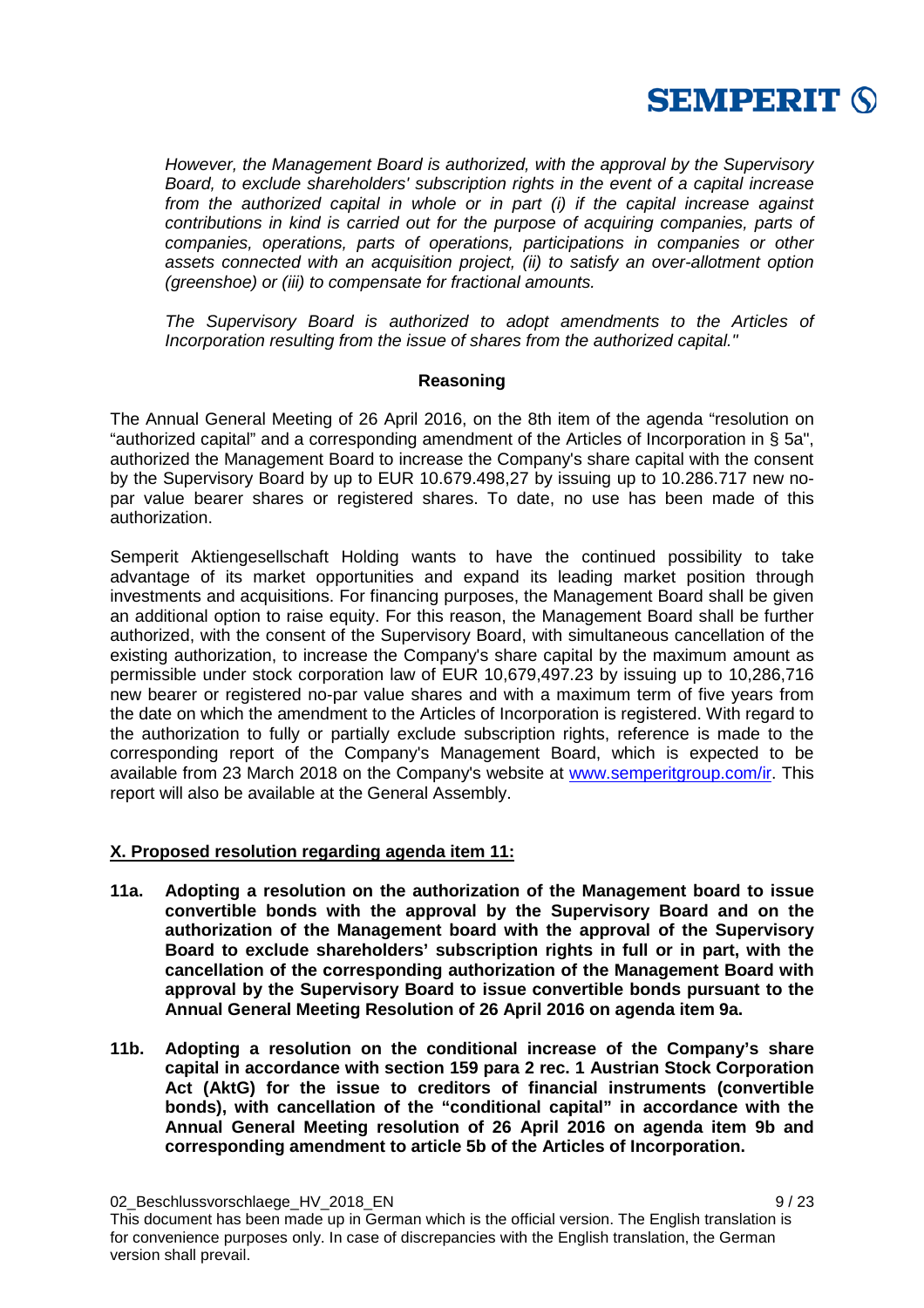

The Management Board and the Supervisory Board propose that the shareholders' meeting adopts the following **Resolutions:**

### Item 11a of the agenda:

*"Resolution on the (renewed) authorization of the Management Board pursuant to section 174 para 2 AktG - with the simultaneous revocation of the relevant resolutions of the Annual General Meeting of 26 April 2016 - to issue until 25 April 2023 at the longest, with the consent by the Supervisory Board, convertible bonds in one or several tranches that grant or provide for the subscription or conversion right or a subscription or conversion obligation for up to 10,286,716 shares of the Company. The servicing may occur by using the conditional capital to be resolved upon and / or treasury shares. The issue price, the issue, the conversion procedure for the convertible bonds and all other conditions are to be determined by the Management Board with the consent of the Supervisory Board. The issue price and the exchange ratio shall be determined in accordance with recognized financial mathematical methods and the stock exchange price of the Company's shares in a recognized pricing procedure. This authorization shall be valid until 25 April 2023.*

*The statutory subscription right may be granted to shareholders in such a way that the convertible bonds are taken over by a bank or a consortium of banks with the obligation to offer them to the shareholders in accordance with their subscription right (indirect subscription right). However, the Management Board is authorized, with the consent by the Supervisory Board, to exclude the subscription right of shareholders when issuing convertible bonds in whole or in part (i) if the issue of convertible bonds against contributions in kind for the purpose of acquiring companies, parts of companies, operations, parts of operations, participations in companies or other assets relating to an acquisition project, or (ii) for the compensation of fractional amounts resulting from the subscription ratio.*

*The Management Board is also authorized, with the consent by the Supervisory Board, to*  exclude the subscription right for convertible bonds in whole or in part, provided that the *Management Board, after due examination, comes to the conclusion that the issue price of the convertible bonds at the time of the final determination of the issue price is not less than the hypothetical market value determined according to recognized, in particular financialmathematical methods and that the conversion price or subscription price (issue price) of the subscription shares is determined by taking into account recognized financial-mathematical methods and the price of the Company's ordinary shares in a recognized pricing procedure and is not lower than the stock market price of the Company's shares during the last 20 trading days prior to the date of announcement of the issue of convertible bonds."*

### Item 11b of the agenda:

1. *"Resolution on the (renewed) contingent increase in share capital pursuant to section 159 para 2 rec. 1 of the Austrian Stock Corporation Act (AktG) - with the simultaneous cancellation of the relevant resolutions adopted by the Annual General Meeting on 26 April 2016 - by up to 10,286,716 new bearer shares with no par value (no-par value shares) for the issue to creditors of convertible bonds - at which the Management Board is authorized by this Annual General Meeting. The issue price and the exchange ratio shall be determined in accordance with recognized financialmathematical methods and the price of the Company's shares in a recognized pricing procedure. The issue price may not be less than the proportionate amount of the share capital. Resolution on the authorization of the Management Board with the* 

<sup>02</sup> Beschlussvorschlaege HV 2018 EN 10 / 23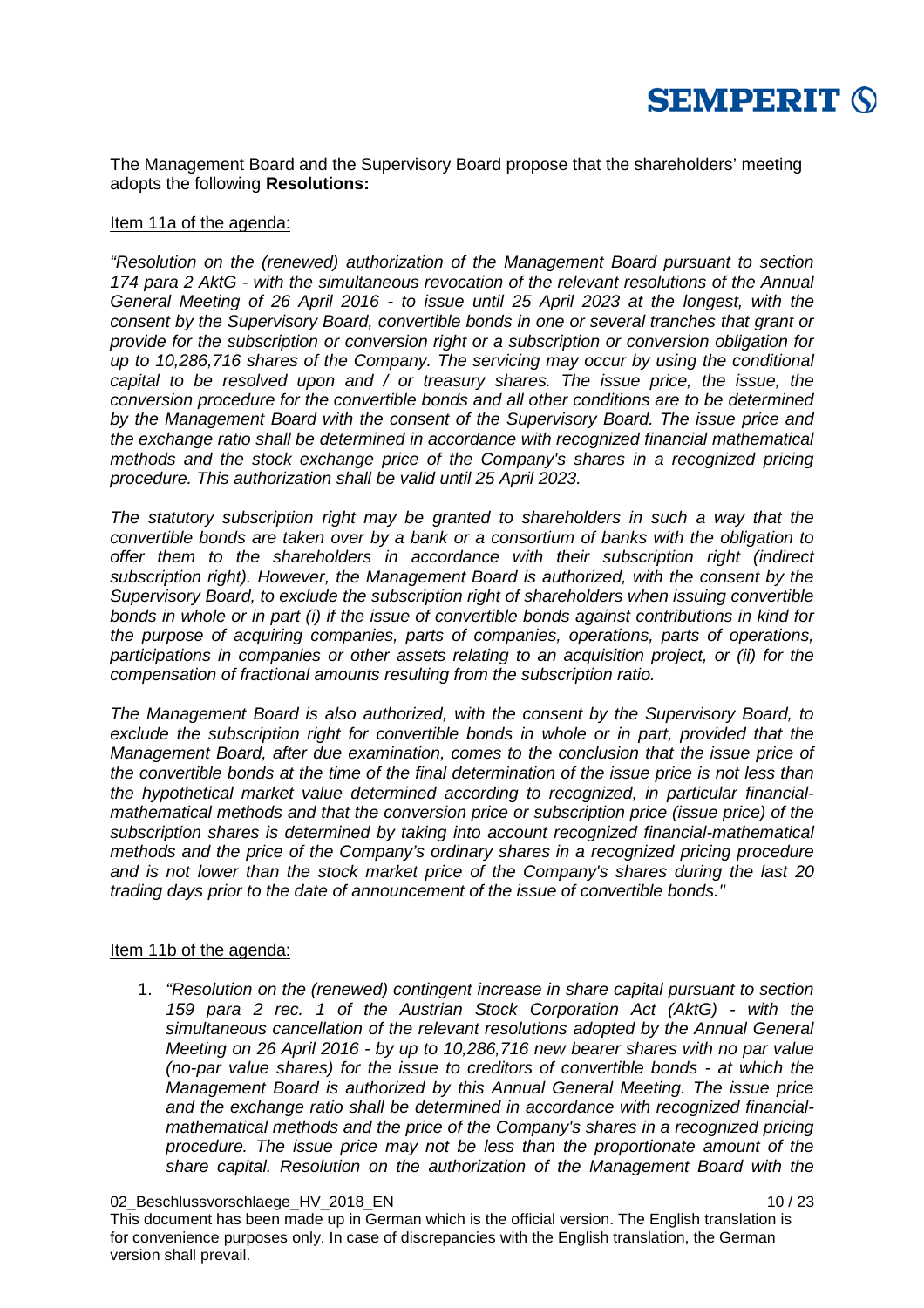

*consent of the Supervisory Board to determine the further details of the conditional capital increase and its implementation and the authorization of the Supervisory Board to amend the Articles of Incorporation resulting from the issue of shares from the contingent capital.*

*2. "Resolution on the corresponding amendment of the Articles of Incorporation (a) by the deletion of § 5b and (b) the changes to the numbering resulting therefore, whereby all content of the Articles of Incorporation beginning with § 6 to (including) § 21 are reduced by 1 (one) and (c) by insertion of the new § 4 para 6 and 7:* 

*(6) In accordance with section 159 para 2 rec.1 of the Austrian Stock Corporation Act (AktG), the Company's share capital is contingently increased by up to EUR 10,679,497.23 by issuing up to 10,286,716 new bearer shares with no par value (no*par value shares) for issue to creditors of convertible bonds, for which the *Management Board is authorized at this Annual General Meeting on 25 April 2018. The capital increase may only be carried out to the extent that creditors of convertible bonds exercise their subscription or conversion rights to shares of the Company or those who are obligated to subscribe or exchange them fulfill their respective obligation to subscribe or exchange them, and the Management Board decides to service these convertible bonds with new shares. The issue price and the exchange ratio shall be determined in accordance with recognized financial-mathematical methods and the price of the Company's ordinary shares in a recognized pricing procedure (basis for calculating the issue price); the issue price may not be lower than the pro rata amount of the share capital. The newly issued shares of the conditional capital increase have full dividend entitlement for the entire fiscal year in which they are issued. The Management Board is authorized, with the consent by the Supervisory Board, to determine the further details of the implementation of the conditional capital increase. The Supervisory Board is authorized to amend the wording of the Articles of Incorporation in accordance with the respective issue of the subscription shares. The same shall apply in the event that the authorization to issue convertible bonds is not utilized after the expiry of the authorization period and in the event that the conditional capital is not utilized after expiry of the periods stipulated in the terms and conditions of the convertible bonds.*

*(7) The total number of subscription shares to be issued or potentially issued in accordance with the terms and conditions of the convertible bonds and the number of shares already issued or to be issued from the authorized capital may not exceed 10,286,716 shares (limitation of the amount of the authorizations pursuant to paragraphs (3) and (4)), whereby the subscription or conversion right of the holders of convertible bonds must in any case be preserved."*

### **Reasoning**

The Annual General Meeting of 26 April 2016, on the 9th item of the agenda "resolution on the revocation of the existing authorization of the Management Board pursuant to sec 174 of the Austrian Stock Corporation Act subject to the simultaneous authorization of the Management Board to issue convertible bonds pursuant to sec 174 of the Austrian Stock Corporation Act including the authorization to partially exclude the subscription rights" has authorized the Management Board to issue convertible bonds also in several tranches, which carry subscription or conversion rights or obligations, as the case may be, to subscribe for or

02 Beschlussvorschlaege HV 2018 EN 11/23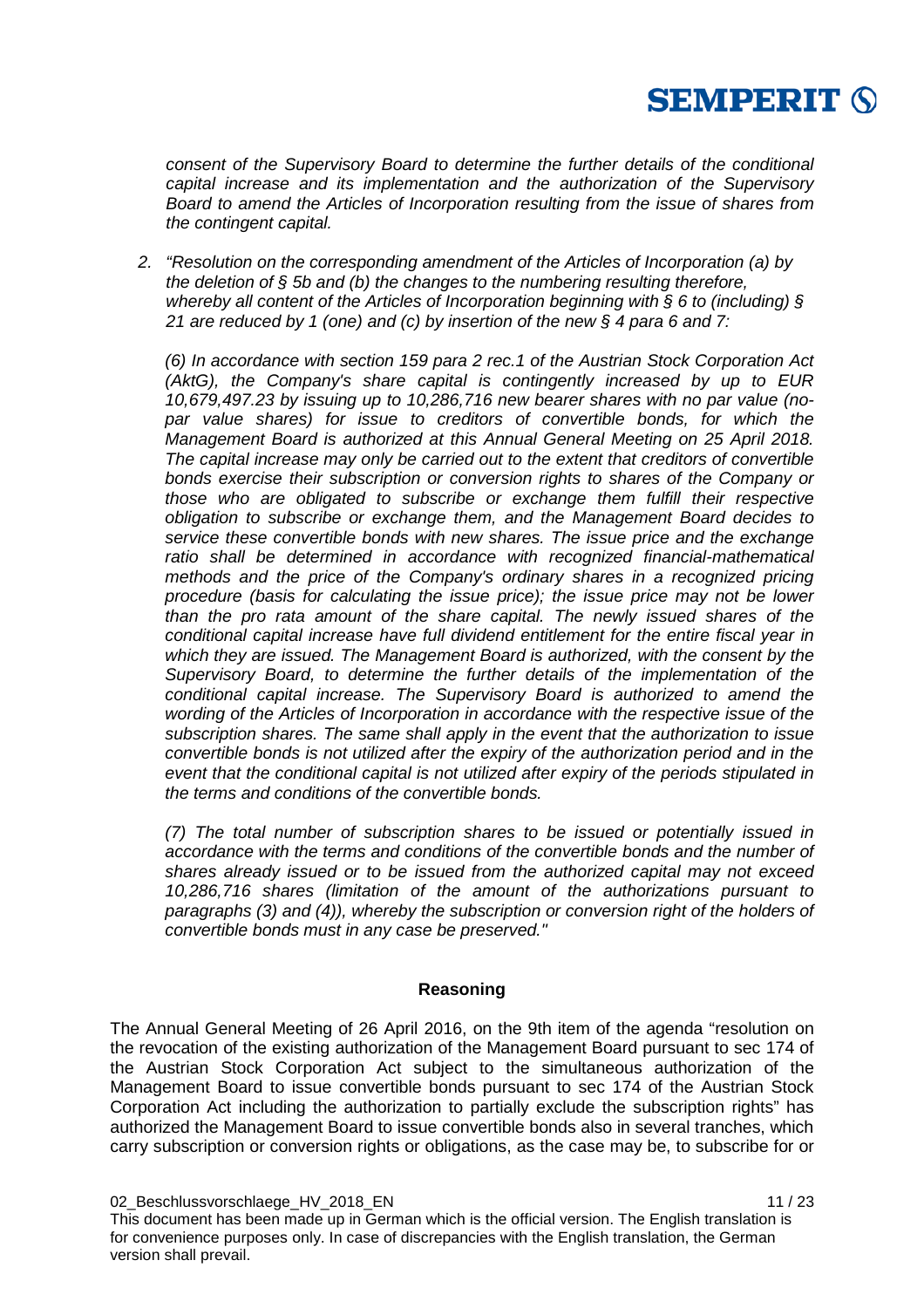

exchange for up to a total of 10,286,717 shares of the Company. To date, no use has been made of this authorization.

The issue of convertible bonds is an alternative to a "simple" cash capital increase and offers the company additional flexibility in financing. A convertible bond is also an alternative to a conventional bond.

The resolution authorizes the Management Board, with the consent by the Supervisory Board, to issue convertible bonds to the maximum extent permitted by stock corporation law by 25 April 2023 at the latest and to exclude shareholders' statutory subscription rights in whole or in part. The advantage for the company lies in the possibility of accelerated and market-oriented placement of convertible bonds, thus reducing the price and placement risk. For the authorization to fully or partially exclude subscription rights, please refer to the corresponding report of the Company's Management Board, which is expected to be available on the company's website at [www.semperitgroup.com/ir](http://www.semperitgroup.com/ir) as of 23 March 2018. This report will also be available at the Annual General Meeting.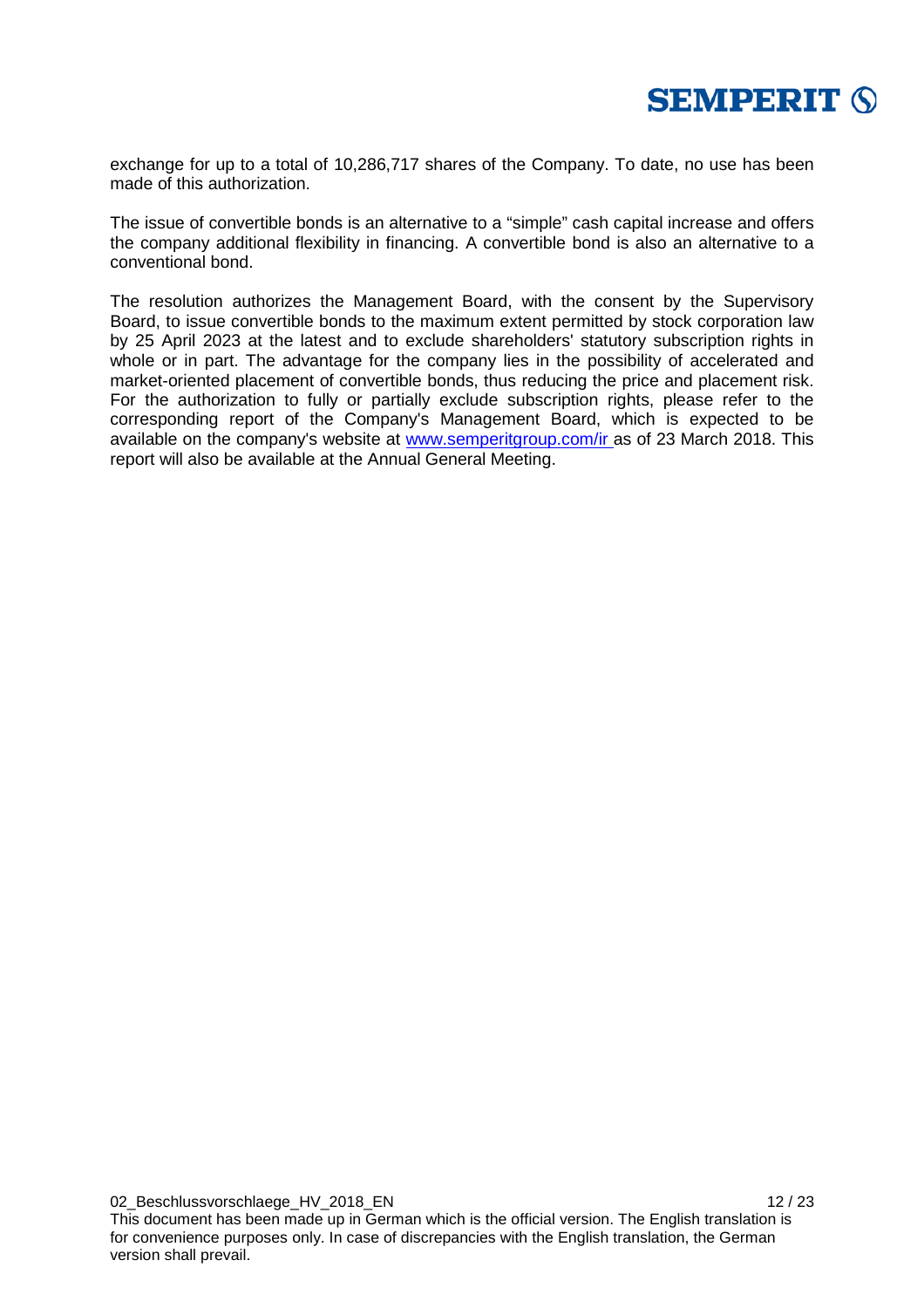

Annex 1 to Agenda Item 8

# **ARTICLES OF ASSOCIATION**

**of**

# **Semperit Aktiengesellschaft Holding**

# **I. GENERAL PROVISIONS**

# **Article 1 Company name and registered office of the Company**

- (1) The name of the Company is Semperit Aktiengesellschaft Holding.
- (2) The registered office of the Company is in Vienna.

# **Article 2 Object of the Company**

- (1) The object of the Company shall be
	- 1. to industrially manufacture products made of rubber, natural rubber, plastic as well as related raw and synthetic materials of all kind, including semi-finished products as well as the processed synthetic and natural raw materials integrated in these products;
	- 2. to manufacture and construct machines, moulds, tools and equipment;
	- 3. to engage in industrial research and development in the fields of business listed in item 1. and item 2., as well as to acquire, grant and commercially exploit industrial property rights, licenses, patents and rights of sale of every description;
	- 4. to engage in business and trading with products of all kinds, commercial agency services as well as the performance of all free trade and crafts, licensed, regulated and certified forms of business; the Company is not entitled to engage in business activities that require a license pursuant to the Austrian Banking Act, the Austrian Securities Supervision Act, the Austrian Insurance Supervision Act or any other license that must be obtained prior to the Company's registration with the commercial register;
	- 5. to acquire, manage and divest investments or shareholdings of other companies, or to establish subsidiaries in Austria and abroad;
	- 6. to provide services in computer-supported data processing.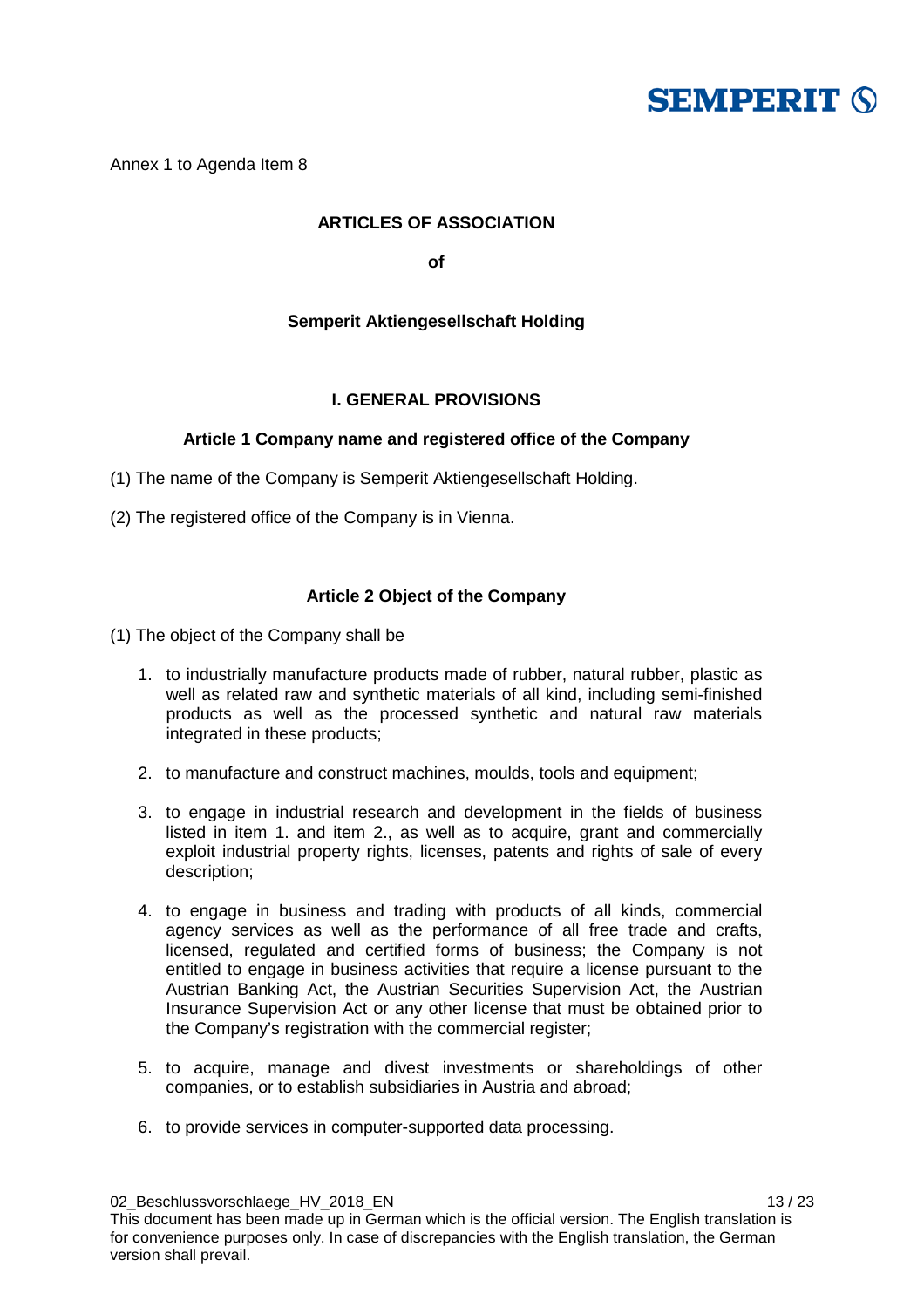

(2) The Company is further entitled to engage in any business transactions and to take any measures considered necessary or useful for achieving the object of the Company, in particular the acquisition and sale of real property and the conclusion of joint venture agreements.

### **Article 3 Announcements and communication of the Company**

- (1) The announcements of the Company shall be published in the official gazette of the *"Wiener Zeitung"* to the extent required by mandatory law*.* Apart from this, announcements of the Company shall be made in accordance with the respective applicable legal provisions.
- (2) Unless written form is required by mandatory law any proposals of resolutions, justifications and other declarations to the Company, in particular shareholder requests including enclosures in connection with section 109 of the Austrian Stock Corporation Act, proposals for resolutions by shareholders including enclosures in connection with section 110 of the Austrian Stock Corporation Act and a deposit confirmations within the meaning of section 10a para. 3 of the Austrian Stock Corporation Act shall be sent in text form exclusively to the fax number or e-mail address published on the Company's website under "Investors" or "Investor Relations". The declaration shall be made in a deed or other manner suitable for permanent reproduction in characters and has to state the person of the declaring party and the conclusion of the declaration has to be made clear by replication of the name signature or otherwise, e. g. by adding the name.
- (3) In any case, proposals for resolutions, justifications, declarations in accordance with section 87 para 2 of the Austrian Stock Corporation Act and other notifications to the Company must be submitted in German. The German version prevails in any event; the Company is not obliged to verify the conformity of versions in foreign languages with the German version.
- (4) Deposit confirmations shall be accepted exclusively in German and English. The convening of a Shareholder's Meeting may provide for the transmission of safe custody receipts by fax or e-mail (where the electronic format can be specified in the convening notice) as a means of communication. The Company is not obliged to verify the correctness of the deposit confirmations.

### **II. CAPITAL OF THE COMPANY**

### **Article 4 Nominal capital and shares**

- (1) The nominal capital of the Company amounts to EUR 21,358,996.53. It is divided into 20,573,434 no-par value bearer shares, whereby each no-par value share represents an equal share in the capital.
- (2) The shares from future capital increases may be bearer shares or registered shares. If, in the event of a capital increase, the resolution does not specify whether the new shares are to be bearer shares or registered shares, they shall be bearer shares.

02 Beschlussvorschlaege HV 2018 EN 14/23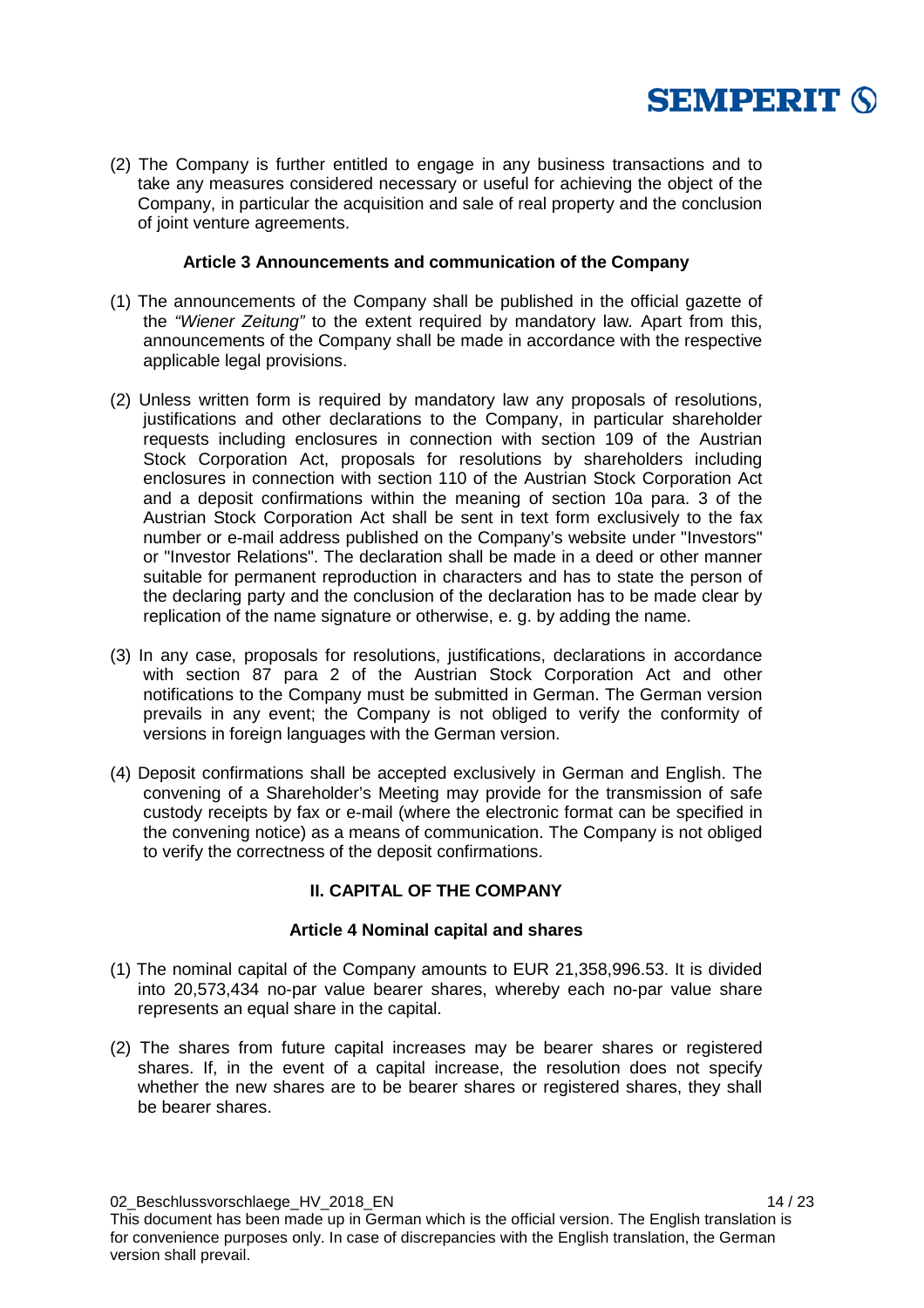

- (3) Bearer shares shall be securitized in one or, where applicable, several global certificates and deposited with a central securities depository pursuant to section 1 para 3 of the Depositary Act or an equivalent foreign institution.
- (4) Shareholders shall not be entitled to individual securitization of their shares. To the extent permitted by law, share certificates, global certificates and bonds are issued, the Management Board shall determine the form and content with the consent by the Supervisory Board.

## **Article 5a Authorized Capital**

- (1) The Management Board is authorized, with the consent by the Supervisory Board, to increase the nominal capital of the Company within five years from the registration of the amendments to the articles of association with the commercial register – in one or several tranches – by up to EUR 10,679,498.27 (Euro ten million six hundred seventy nine thousand four hundred ninety eight and twenty seven Cents) by way of issuing up to 10,286,717 (ten million two hundred eighty six thousand seven hundred seventeen) new no-par value shares in bearer form against cash and/or payment in kind and to determine the issue price and the terms and conditions of the issue.
- (2) The shareholders' legal subscription rights may be granted to shareholders in such a way that the capital increase is taken over by a bank or a syndicate of credit institutions with the obligation to offer it to shareholders in accordance with their subscription right (indirect subscription right). However, the Management Board, with the consent of the Supervisory Board, is authorized to partially exclude the subscriptions right, but only to exclude fractional amounts from the subscription right.
- (3) The total number of shares to be issued under the authorized capital and of shares to be issued under the conditional capital pursuant to Article 5b must not exceed 10,286,717 (ten million two hundred eighty six thousand seven hundred seventeen).
- (4) The Supervisory Board is authorized to resolve on amendments to the Company's articles of association resulting from the issue of shares from authorized capital.

# **Article 5b Conditional Capital**

(1) The share capital is conditionally increased according to section 159 para 2 rec 1 of the Austrian Stock Corporation Act by up to EUR 10,679,498.27 (Euro ten million six hundred seventy nine thousand four hundred ninety eight and twenty seven Cents) by issuing up to 10,286,717 (ten million two hundred eighty six thousand seven hundred seventeen) new no-par value bearer shares (conditional capital). The capital increase may only be implemented insofar as owners of convertible bonds, to the issue of which the Management Board was authorized in the Shareholder's Meeting of 26 April 2016, exercise their right to subscription to shares of the Company. The issue price and the conversion ratio are to be determined by applying recognized methods of financial mathematics and the stock exchange quotation of the Company's shares in a recognized pricing procedure (basics of issue price calculation); the issue price must not be lower than the amount of the proportional share in nominal capital. The new shares to be

<sup>02</sup> Beschlussvorschlaege HV 2018 EN 15 / 23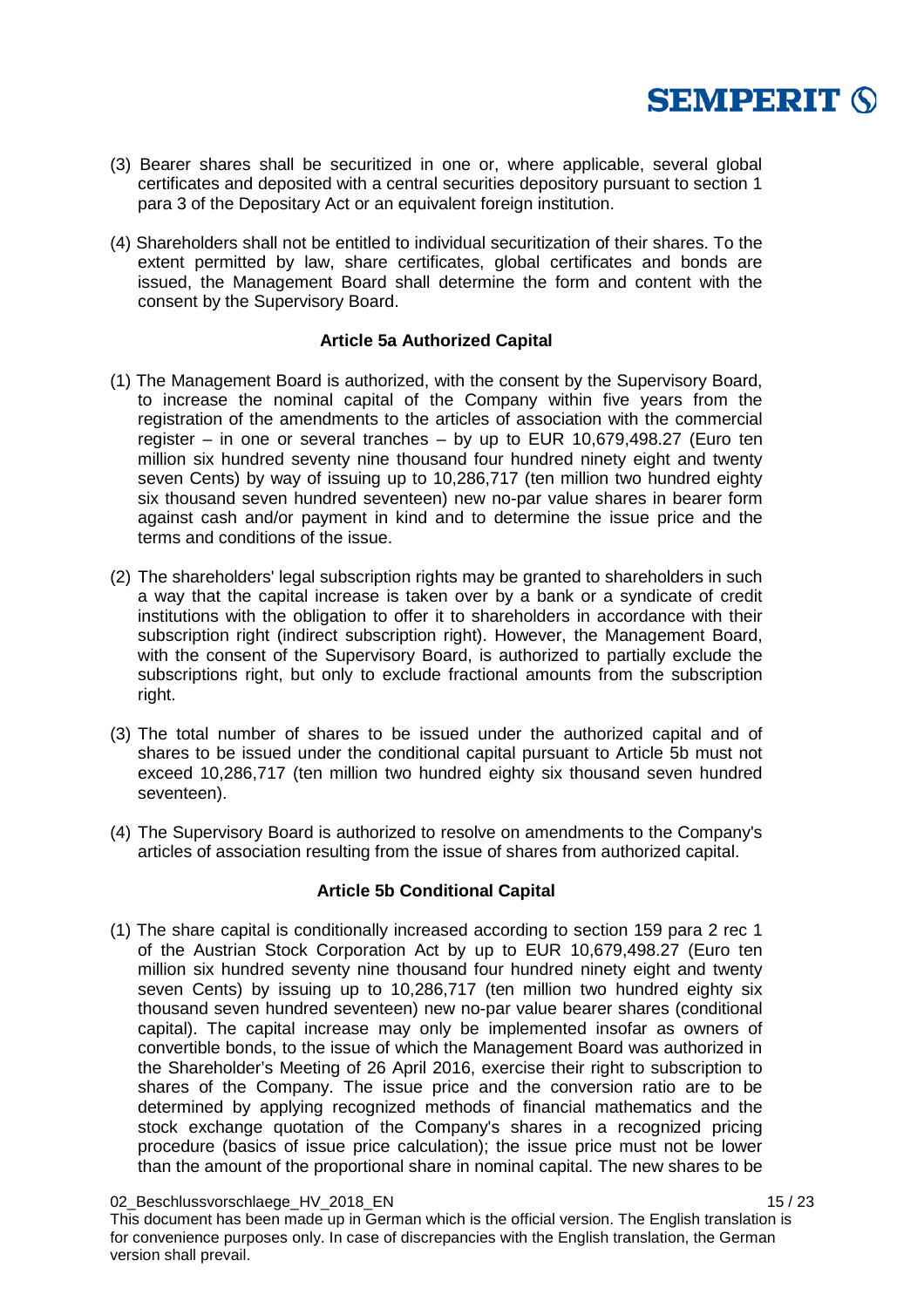

issued under the conditional capital bear full dividend entitlement for the business year of issue. The Management Board, with the consent by the Supervisory Board, is authorized to determine the further details concerning the implementation of the conditional capital increase.

- (2) The total number of shares to be issued under the conditional capital and of shares to be issued under the authorized capital pursuant to Article 5a must not exceed 10,286,717 (ten million two hundred eighty six thousand seven hundred seventeen).
- (3) The Supervisory Board is authorized to resolve on amendments to the Company's articles of association resulting from the issue of subscription shares. The same applies if the authorization to issue convertible bonds has not been exercised within the term of authorization or if the conditional capital has not been used within the time limits of the terms and conditions of the convertible bonds.

# **III. CORPORATE BODIES**

## **Article 6 Composition of the Management Board**

- (1) The Management Board of the Company consists of up to five members.
- (2) Members of the Management Board shall be appointed by the Supervisory Board for a maximum period of five years. Re-appointments, in each case for a maximum of five years, are permissible.
- (3) If the Management Board consists of more than one person, the Supervisory Board may appoint one Management Board member as Chairman of the Management Board and one Management Board member as Deputy Chairman of the Management Board.
- (4) If a member of the Management Board is appointed Chairman of the Management Board, his or her vote shall be decisive in the event of a tie vote (casting vote). The Deputy Chairman has no casting vote.

### **Article 7 Representation of the Company**

- (1) If the Management Board consists of more than one member, the Company shall be represented by two Management Board members jointly or by one Management Board member together with an authorized signatory ("*Prokurist"*). If only one member of the Management Board has been appointed, the Company will be represented by this member alone.
- (2) The Supervisory Board may also grant individual members of the Management Board sole power of representation.

### **Article 8 Management Board**

(1) The Management Board shall manage the Company's business in accordance with the law, the articles of association and the by-laws adopted by the Supervisory Board in such a way as is necessary for the welfare of the Company,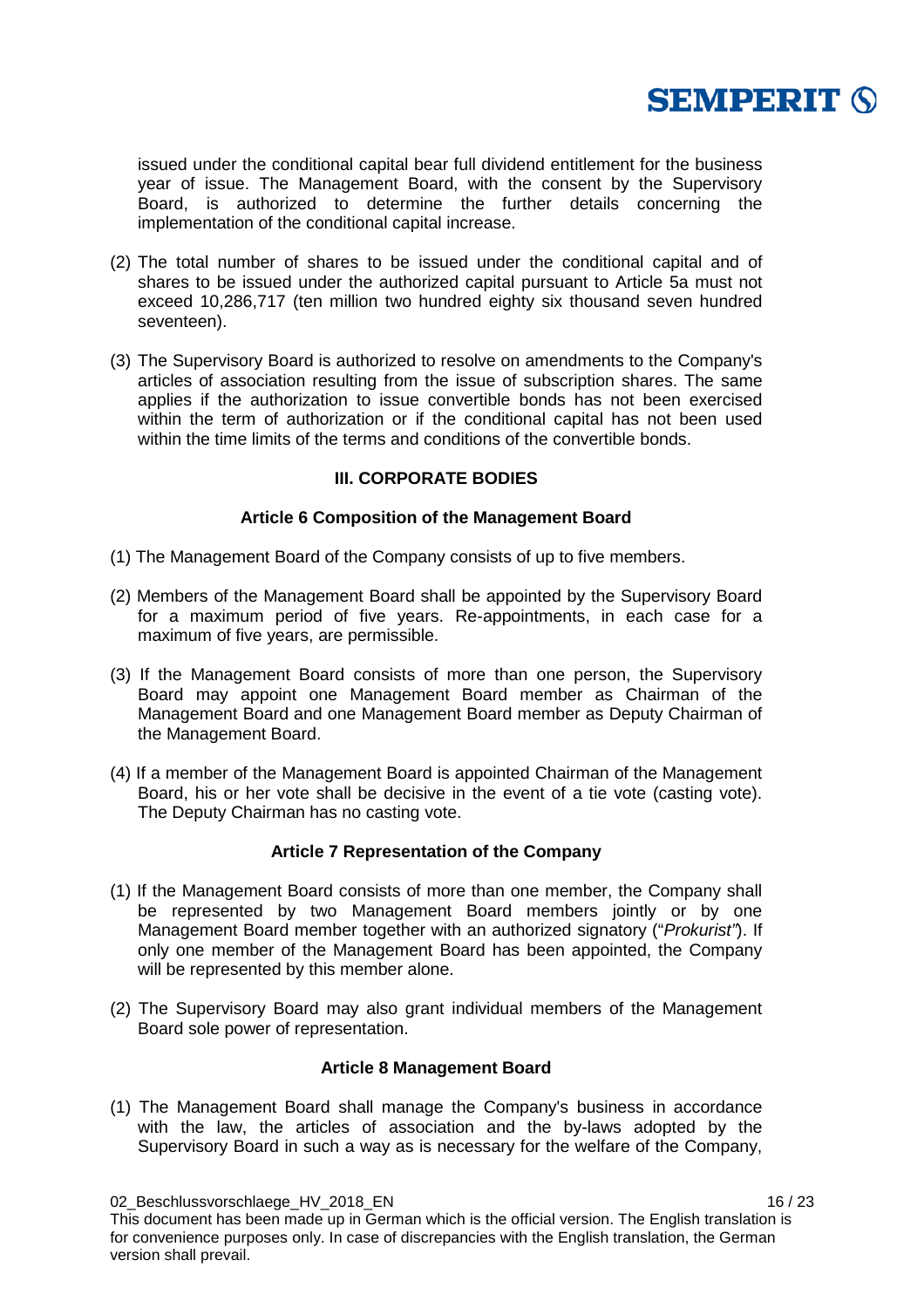

taking into account the interests of shareholders, employees and the public interest.

(2) The Supervisory Board shall issue by-laws for the Management Board. These bylaws shall regulate, in particular, the allocation of duties between the members of the Management Board and to determine the business and measures that - in addition to the transactions and measures listed in section 95 para 5 of the Austrian Stock Corporation Act - require the approval of the Supervisory Board. In the cases of section 95 para. 5 rec. 4, 5 and 6 of the Austrian Stock Corporation Act, the Supervisory Board shall set limits on the amounts above which its approval must be obtained. In the cases of section 95 para. 5 rec. 1 and 2 of the Austrian Stock Corporation Act, it is entitled to set limits on amounts.

## **Article 9 Reports to the Supervisory Board**

- (1) The Management Board shall report to the Supervisory Board at least once a year on fundamental issues of the Company's future business policy and shall present the future development of the net assets, financial position and results of operations on the basis of a forecast (annual report).
- (2) The Management Board shall also report to the Supervisory Board on a regular basis, at least quarterly, on the course of business and the position of the Company in comparison with the forecast, taking into account future developments (quarterly report). The Chairman of the Supervisory Board must be informed immediately if there is an important reason to do so; in addition, the Supervisory Board must be informed immediately about circumstances that are of material importance for the profitability or liquidity of the Company (special report).
- (3) The annual report and the quarterly reports shall be submitted in writing and explained orally at the request of the Supervisory Board; they shall be handed over to each member of the Supervisory Board. The special reports shall be submitted orally or in writing.
- (4) In addition, the Management Board shall report on all other matters relating to the Company if the Supervisory Board so requests.

### **Article 10 Composition and Election of the Supervisory Board**

- (1) The Supervisory Board consists of a minimum of three and a maximum of ten members elected by the Shareholder's Meeting and the members appointed in accordance with section 110 para 1 ArbVG.
- (2) The members of the Supervisory Board shall be elected, unless they have been elected for a shorter term of office, for the period until the end of the Shareholder's Meeting which decides on the discharge of liability for the fourth financial year following the election; the financial year in which the Supervisory Board member was elected shall not be included in this calculation. However, at least two members of the Supervisory Board shall resign each year at the end of the Annual Shareholder's Meeting, whereby members of the Supervisory Board who have resigned from the Supervisory Board since the last Shareholder's Meeting or have resigned from office with effect from the end of the respective Shareholder's Meeting shall be counted towards this figure. Apart from that, the members having

<sup>02</sup> Beschlussvorschlaege HV 2018 EN 17/23

This document has been made up in German which is the official version. The English translation is for convenience purposes only. In case of discrepancies with the English translation, the German version shall prevail.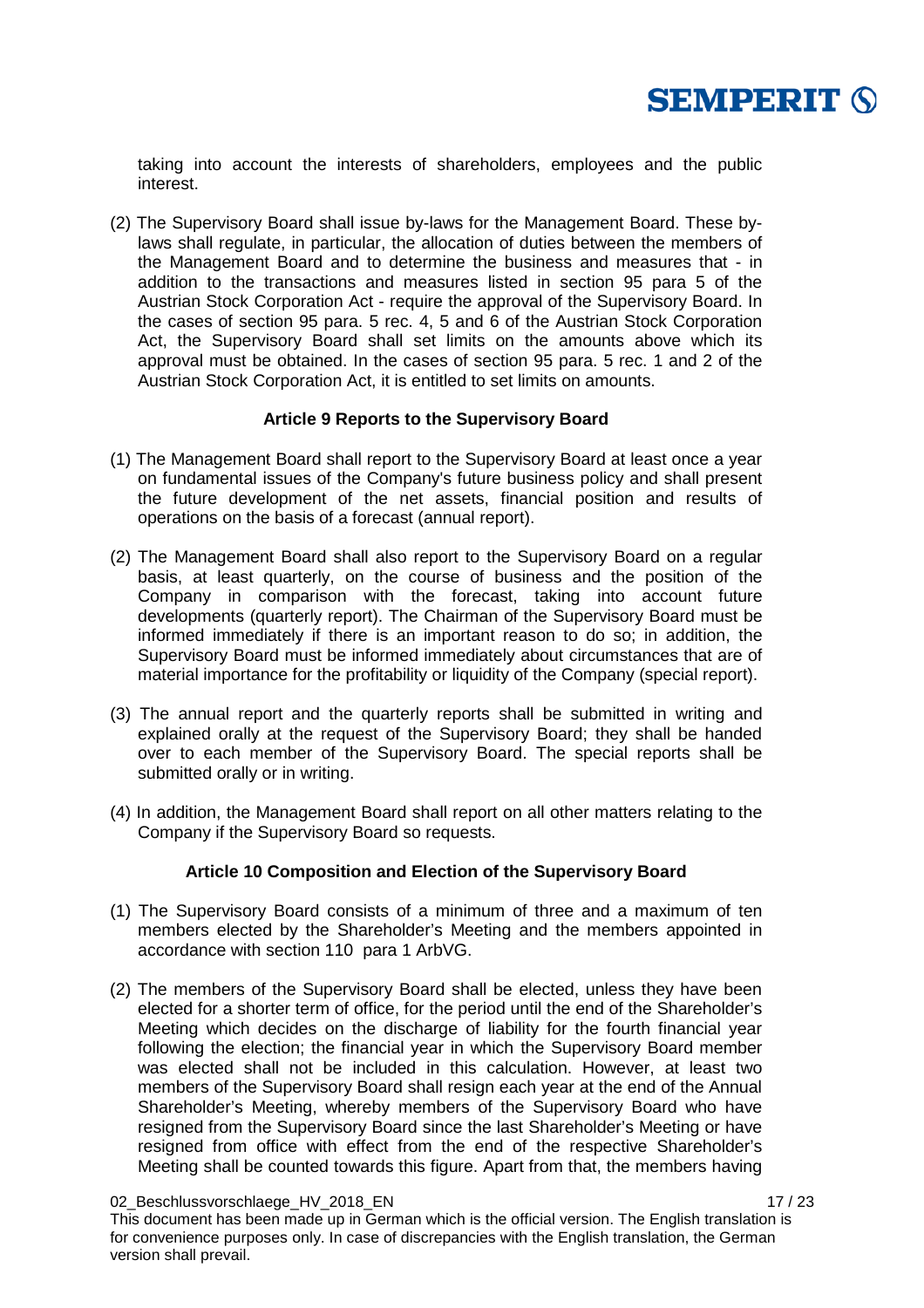

to retire are determined as follows: firstly, those members have to retire, whose term of office expires. If this does not apply to at least as many members that, taken together with other members who have retired since the last Shareholder's Meeting or have resigned from office at the end of the respective Shareholder's Meeting, two members may be determined, those members shall retire, who have been in office for the longest period of their term of office. If hereafter the number of eligible members is greater than necessary, a draw shall be made between these members. The drawing of lots shall also decide if the persons leaving the Company have not yet been determined in accordance with the above provisions. The retiring members can be re-elected immediately.

- (3) If an elected member of the Supervisory Board retires from the Supervisory Board during his term of office, a substitute election shall only be held immediately if the number of elected Supervisory Board members falls below three. Substitute elections shall be held for the remaining term of office of the retiring Supervisory Board member unless the Shareholder's Meeting decides otherwise at the time of election.
- (5) If a member is elected to the Supervisory Board by an Extraordinary Shareholders' Meeting, the first year in office is considered to be completed upon the close of the next Ordinary Shareholders' Meeting.
- (6) Each member of the Supervisory Board may resign from office by giving written notice to the Chairman of the Supervisory Board without giving reasons, subject to a four-week period of notice. If the Chairman of the Supervisory Board is not available or resigns, the declaration must be submitted to the first Deputy Chairman of the Supervisory Board.
- (6) Members of the Supervisory Board may not hold board functions in other companies that compete with group companies.

### **Article 11 Chairman and Deputy Chairman**

- (1) Each year, after the Ordinary Shareholders' Meeting, the Supervisory Board shall elect a Chairman and several Deputy Chairmen from among its members. If more than one Deputies are elected, the Supervisory Board shall determine who the first Deputy is. A substitute election shall be held immediately if the Chairman or the First Deputy Chairman resign from their office.
- (2) If no member obtains an absolute majority, a second ballot shall be held between the persons who have received the most votes. If the second ballot results in a tie, the decision shall be made by lot.
- (3) The Chairman and his or her Deputy or Deputies may be re-elected.
- (4) If the Deputy Chairman chairs the Supervisory Board, he shall have the same rights and obligations as the Chairman.
- (5) Declarations of intent by the Supervisory Board and any committees shall be made by its Chairman and, if he is prevented from doing so, by his Deputy.

# **Article 12 Meetings and Resolutions of the Supervisory Board**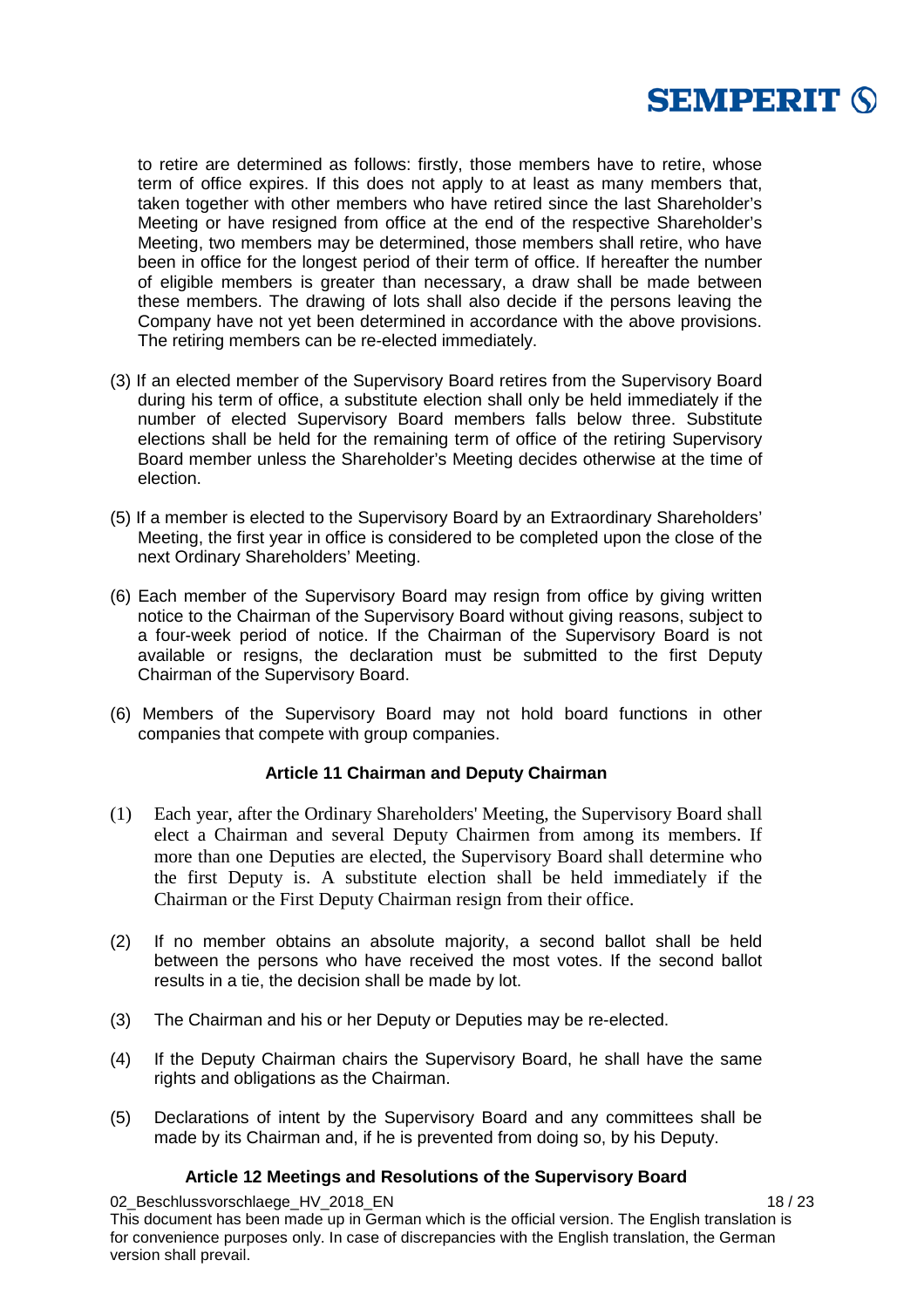

- (1) The Supervisory Board shall adopt its own by-laws.
- (2) Meetings of the Supervisory Board shall be convened by the Chairman and, if he is prevented, by his Deputy by registered letter, fax, e-mail or courier stating the time, place and agenda. The meeting shall be convened with a period of fourteen days between the convening of the meeting and the day of the Supervisory Board meeting at the last address, fax number or e-mail address of the members of the Supervisory Board notified to the Company. In urgent cases, the Chairman may shorten this period.
- (3) By request of the Chairmen, the meeting of the Supervisory Board may also be convened by the Management Board. Such a convocation shall take place in the same manner as the convocation by the Chairman or his Deputy.
- (4) The Supervisory Board shall constitute a quorum if all members of the Supervisory Board have been duly invited and at least three members of the Supervisory Board, including the Chairman or first Deputy Chairman, are present in person. The Supervisory Board's by-laws shall specify the prerequisites under which a newly convened meeting of the Supervisory Board shall constitute a quorum. Meetings of the Supervisory Board are chaired by the Chairman and, if he is prevented from attending, by his Deputy.
- (5) Resolutions shall be adopted by a simple majority of the votes cast. In the event of a tie, the Chairman's vote is decisive - even in elections (casting vote).
- (6) A member of the Supervisory Board may appoint another Supervisory Board member in writing to represent him at a single meeting and may exercise his right to vote in writing, by fax or by e-mail. The Supervisory Board member represented shall not be counted in determining the quorum of a meeting within the meaning of paragraph (4). The right to chair cannot be delegated.
- (7) Minutes shall be kept of the negotiations and resolutions of the Supervisory Board, which shall be signed by the member chairing the meeting.
- (8) Resolutions may also be passed in writing (by letter or fax or e-mail, by telephone) without a meeting if the Chairman or, if he is prevented from doing so, his Deputy orders such a resolution and no member of the Supervisory Board expressly objects to this procedure by means of a declaration to the Chairman and, if he is prevented from doing so, to his Deputy within six working days after receipt of the circular resolution. The prerequisites for the adoption of circular resolutions shall be laid down in the Supervisory Board's by-laws. The provisions of paragraph (5) shall apply to written voting. Representation within the meaning of paragraph (6) is not permitted in this case.
- (9) The Supervisory Board may adopt amendments to the articles of association which only affect the wording.

### **Article 13 Committees**

(1) The Supervisory Board may form committees from among its members. The tasks and powers of the committees are determined by the Supervisory Board, which

02 Beschlussvorschlaege HV 2018 EN 19 / 23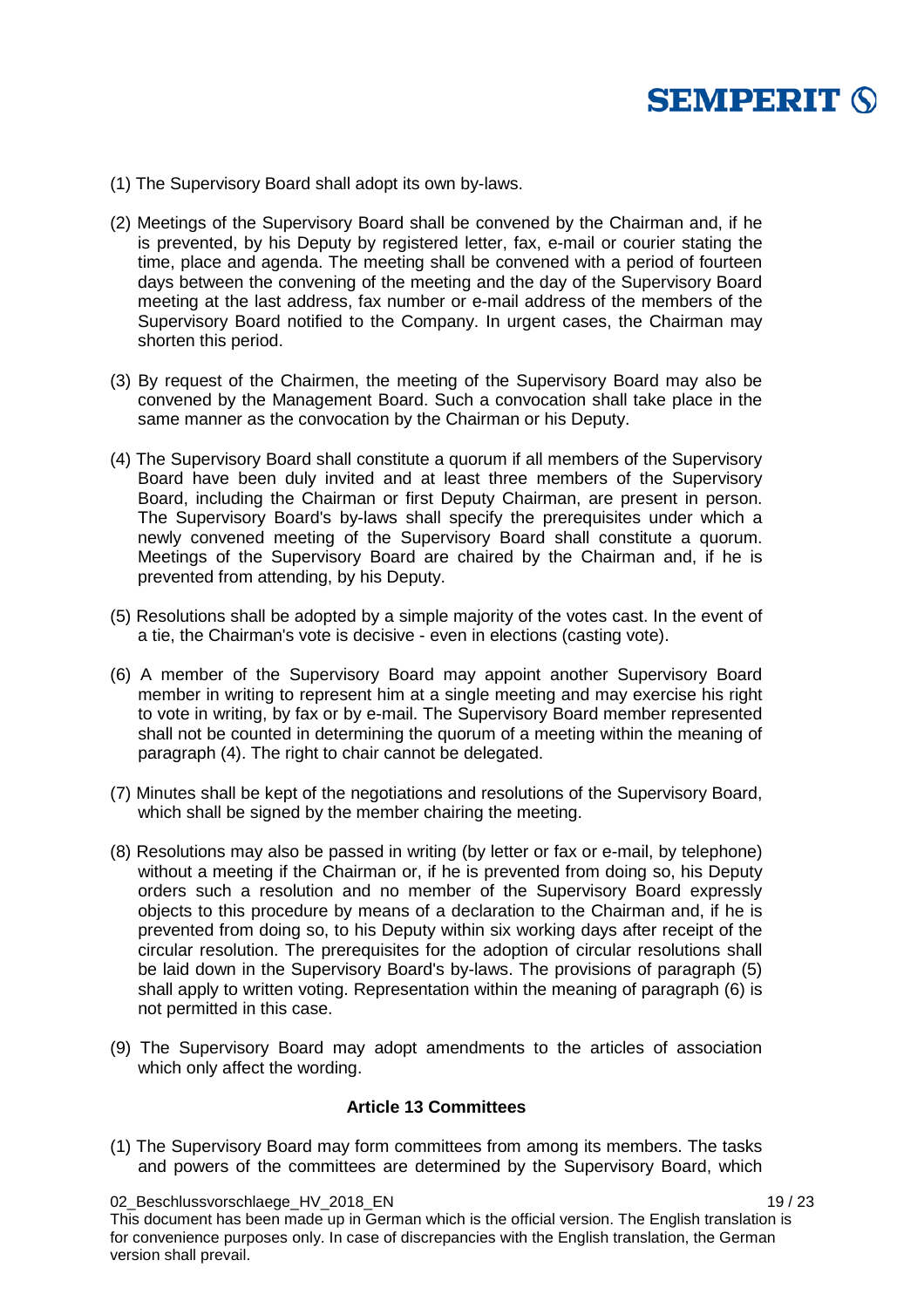

may also adopt its own by-laws. The committees may also be given the authority to make decisions, unless mandatory statutory provisions provide for the fulfilment of tasks by the entire Supervisory Board. The committees can be appointed on a permanent basis or for individual tasks.

- (2) With regard to the composition, the convening of meetings, the right to participate, the quorum, the adoption of resolutions and the minutes, unless the Supervisory Board decides otherwise, the provisions applicable to the Supervisory Board shall also apply, taking into account that a committee may also consist of only two members. If a committee consists of only two members, a quorum shall only be constituted if both members are present.
- (3) The Supervisory Board shall set up an Audit Committee in accordance with section 92 para. 4a of the Austrian Stock Corporation Act.

### **Article 14 Expense Reimbursement**

- (1) The members of the Supervisory Board elected by the Shareholder's Meeting shall be entitled to an appropriate reimbursement for their activities, which shall be determined annually by the Shareholder's Meeting. The Shareholder's Meeting may decide that the reimbursement for a financial year shall be granted in advance and determine the due dates. The members of the Supervisory Board are also entitled to reimbursement of their cash expenses.
- (2) If members of the Supervisory Board undertake a special activity in the interest of the Company, they may be granted special remuneration by resolution of the Shareholder's Meeting.
- (3) If the function of a Supervisory Board member begins or ends during the fiscal year, the remuneration shall be granted on a pro rata basis
- (4) The members of the Supervisory Board shall be included in a pecuniary loss liability insurance policy for executive bodies and certain executives (Directors & Officers insurance) taken out by the Company in an appropriate amount in the interest of the Company. The premiums for this are paid by the Company.

### **Article 15 Shareholders' Meeting, Convocation**

- (1) Shareholders' Meetings shall be convened by the Management Board or by the Supervisory Board.
- (2) The convocation is to be announced in accordance with Article 3. The announcement shall be made at the latest on the 28<sup>th</sup> day before an ordinary Shareholder's Meeting, otherwise at the latest on the  $21<sup>st</sup>$  day before the Shareholder's Meeting.
- (3) Shareholders' meetings shall be held at the registered office of the Company, any branch office or one of its domestic subsidiaries or in a provincial capital of Austria or at any other place in Lower Austria not more than 100 kilometers away from the registered office of the Company.

<sup>02</sup> Beschlussvorschlaege HV 2018 EN 2018 20 / 23 This document has been made up in German which is the official version. The English translation is for convenience purposes only. In case of discrepancies with the English translation, the German version shall prevail.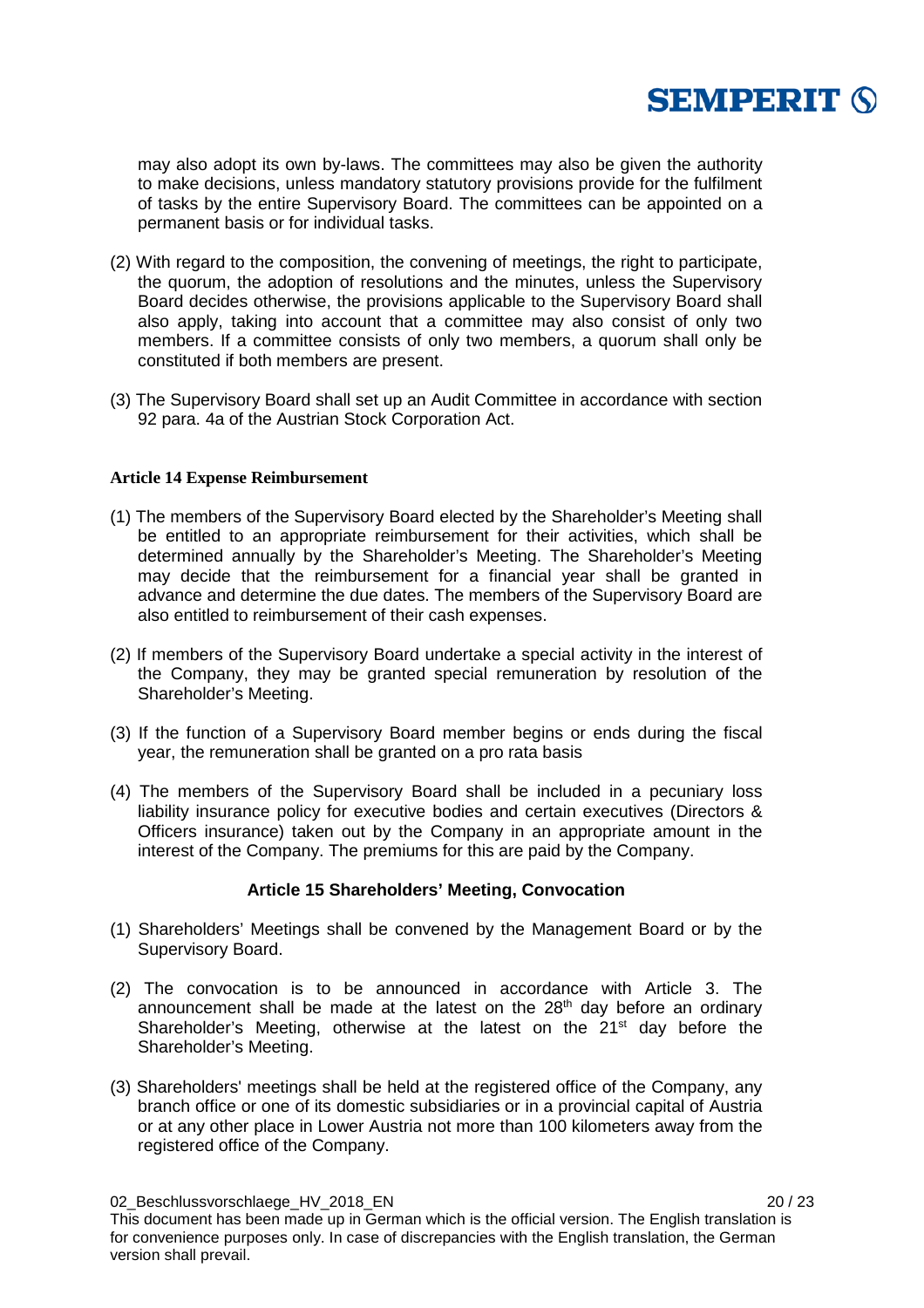

(4) The Management Board is authorized, with the consent of the Supervisory Board, to provide in the invitation to the Shareholder's Meeting that the Shareholder's Meeting be broadcast in full or partially in real-time acoustically and, if necessary, optically, for the shareholders that are not present (transmission of the Shareholder's Meeting, section 102 para. 4 sentence 1 of the Austrian Stock Corporation Act). It may also be provided for public broadcasting of the Shareholder's Meeting (section 102 para. 4 sentence 2 of the Austrian Stock Corporation Act). If the Management Board makes use of this authorization, the respective details must be communicated in the invitation to the meeting.

### **Article 16 Shareholders' Meeting, Participation**

- (1) The entitlement to attend the Shareholder's Meeting and to exercise the shareholder rights to be asserted within the course of the Shareholder's Meeting shall be based on the shareholdings at the end of the tenth day prior to the day of the Shareholder's Meeting (record date).
- (2) Shareholders who wish to attend the Shareholder's Meeting and exercise their voting rights must provide evidence of their shareholding to the Company on the record date.
- (3) A deposit confirmation in accordance with section 10a of the Austrian Stock Corporation Act (AktG) shall suffice to provide evidence of share ownership on the record date, which must be received by the Company at the address specified in the invitation to the Shareholder's Meeting at the latest on the third working day prior to the Shareholder's Meeting, unless a later date is specified in the invitation. The details for the transmission of safe custody receipts shall be published together with the convening of the meeting. The convocation of the Shareholder's Meeting may provide for the transmission of safe custody receipts by fax or e-mail (where the electronic format can be specified in the convening notice) as a means of communication.
- (4) Each shareholder may appoint one or more natural or legal persons as representatives to participate in the Shareholder's Meeting and to exercise his or her shareholder's rights, which are to be asserted within the course of the Shareholder's Meeting. The power of attorney must be issued in text form, transmitted to the Company in accordance with Article 3 para 2 and kept by the Company or recorded in a verifiable manner. The details for the granting of these proxies will be announced together with the convening of the Shareholder's Meeting.
- (5) Members of the Management Board and the Supervisory Board may attend the Shareholder's Meeting by means of a two-way optical and/or acoustic link.

### **Article 17 Voting Rights in the Shareholder's Meeting and Resolutions**

- (1) Each no-par value share shall grant one vote.
- (2) Resolutions of the Shareholder's Meeting require a simple majority of the votes cast, unless mandatory law requires a larger majority. In cases where a majority of capital is required, it shall pass resolutions by a simple majority of the share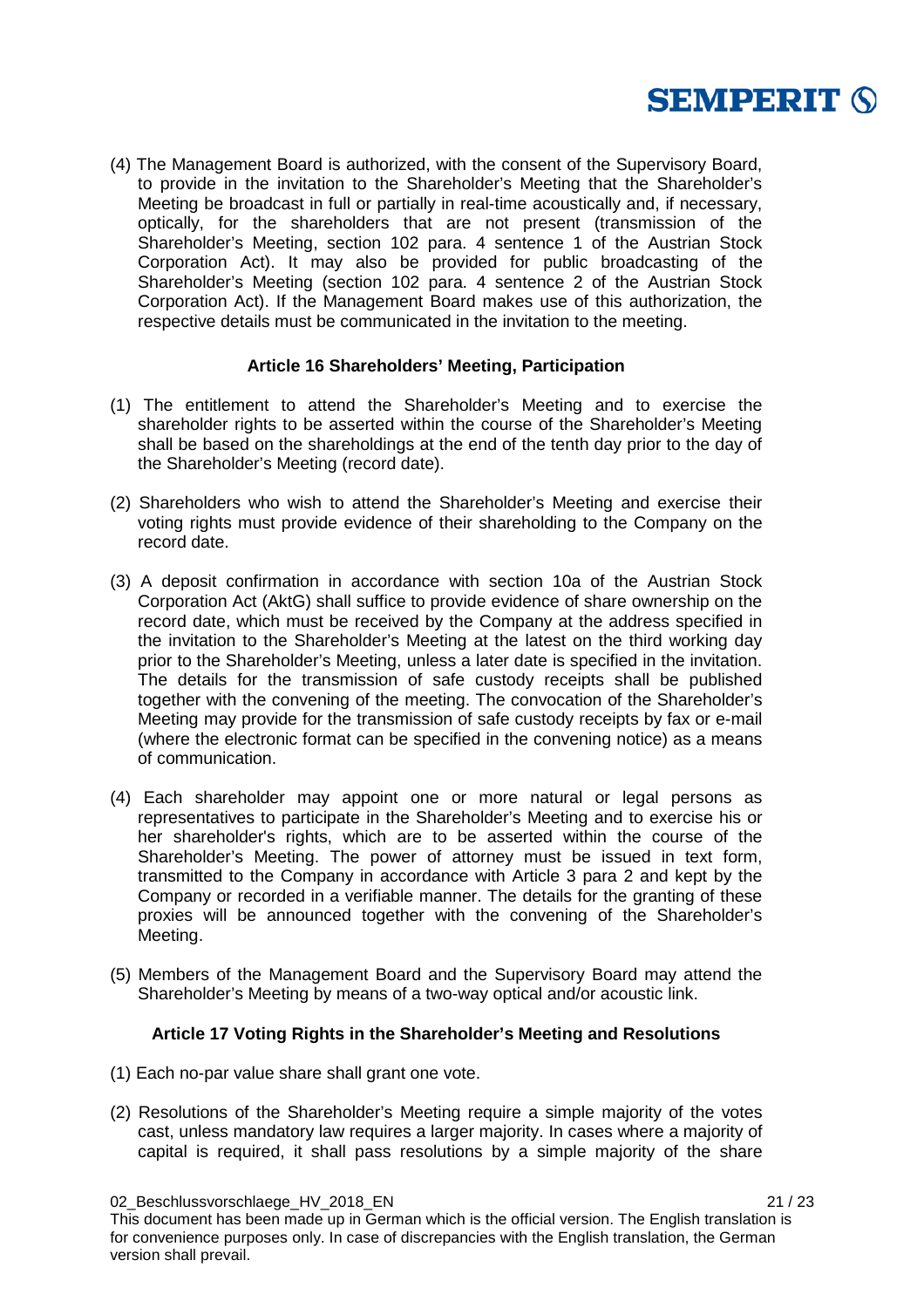

capital represented at the passing of the resolution, unless mandatory law requires a larger majority of capital.

- (3) If a simple majority is not obtained in elections in the first ballot, a second ballot shall be made between the two candidates who have received the most votes. In the event of a tie, the decision is made by lot.
- (4) In order to be valid, every resolution of the Shareholder's Meeting shall require notarization by minutes recorded by an Austrian notary public.

### **Article 18 Chairmanship of the Shareholder's Meeting**

- (1) The Shareholder's Meeting shall be chaired by the Chairman of the Supervisory Board and, if he is prevented from attending, by his Deputy. If these are absent, the notary has to preside over the meeting until the election of a Chairman.
- (2) The person chairing the Shareholder's Meeting shall conduct the proceedings and, in particular, determine the order in which the items on the agenda and the speakers are dealt with and, for each item on the agenda, the form and sequence of voting on the motions for resolutions and the procedure for counting votes, unless otherwise mandatorily stipulated by law.
- (3) The language of the Shareholder's Meeting is German.

### **IV. ANNUAL ACCOUNTS AND PROFIT DISTRIBUTION**

### **Article 19 Fiscal Year and Duration of the Company**

- (1) The business year of the Company is the calendar year.
- (2) The Company has been established for an indefinite period.

#### **Article 20 Annual Financial Statements and Management Report**

- (1) In the first five months of the financial year, the Management Board shall submit to the Supervisory Board for the previous financial year the documents required under section 222 para 1 of the Austrian Commercial Code, if applicable, a proposal for the appropriation of profit and, if applicable, a separate non-financial report.
- (2) The Supervisory Board shall examine the documents in accordance with para 1 within two months of their submission, declare about this to the Management Board and submit a report to the Shareholder's Meeting.
- (3) If the Supervisory Board approves the annual financial statements, they shall be adopted unless the Management Board and Supervisory Board decide to adopt them by the Shareholder's Meeting.
- (4) The Shareholder's Meeting shall decide within the first eight months of the financial year on the appropriation of the balance sheet profit, the discharge from liability of the members of the Management Board and the Supervisory Board for the past financial year, the election of the auditors and, in the cases provided for